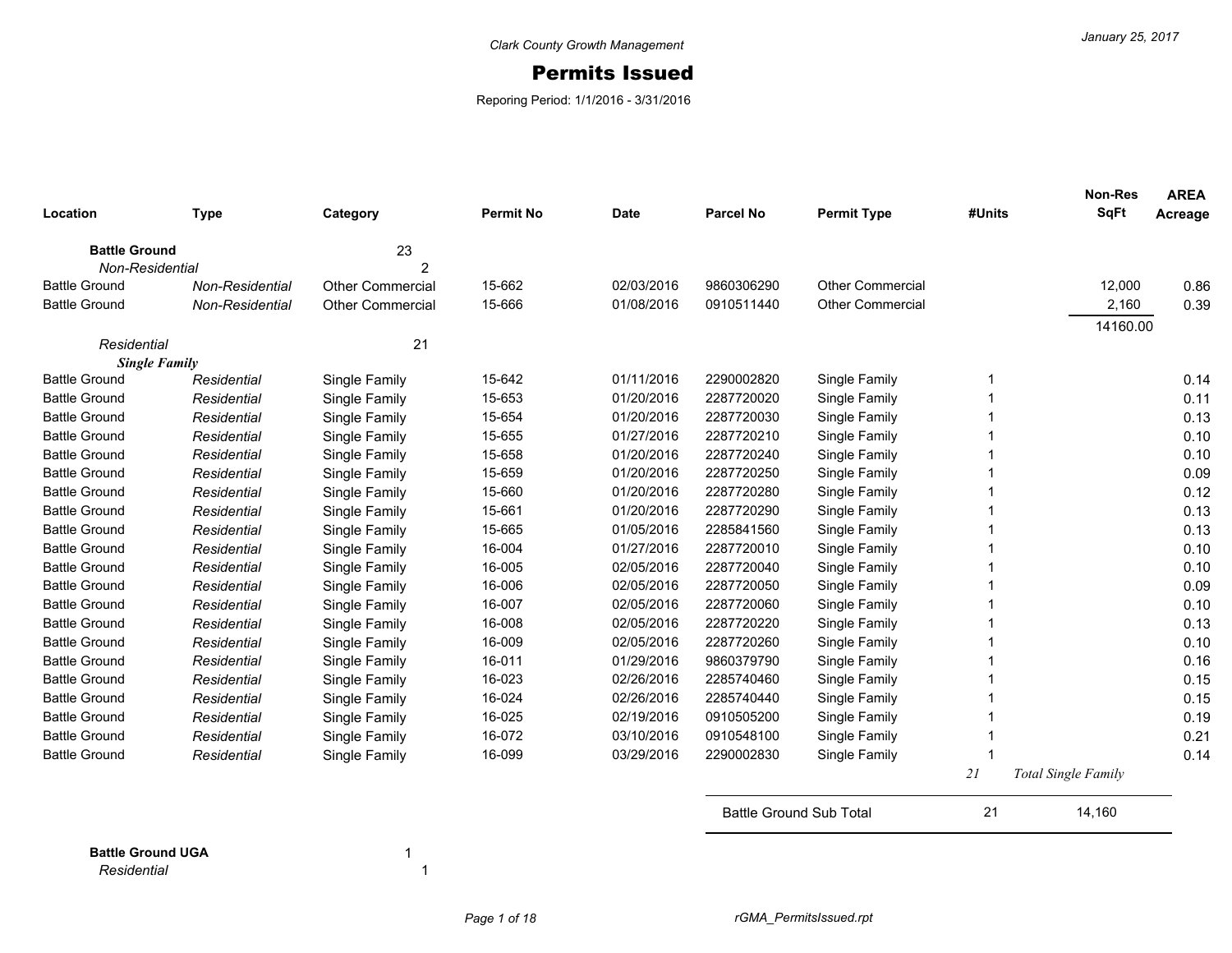| Location                                                        | <b>Type</b> | Category      | <b>Permit No</b> | Date       | <b>Parcel No</b> | <b>Permit Type</b>          | #Units | <b>Non-Res</b><br><b>SqFt</b> | <b>AREA</b><br>Acreage |
|-----------------------------------------------------------------|-------------|---------------|------------------|------------|------------------|-----------------------------|--------|-------------------------------|------------------------|
| <b>Battle Ground UGA</b><br>Residential<br><b>Single Family</b> |             |               |                  |            |                  |                             |        |                               |                        |
| <b>Battle Ground UGA</b>                                        | Residential | Single Family | SFR2015-01078    | 02/01/2016 | 9860280120       | Single Family               |        | <b>Total Single Family</b>    | 1.00                   |
|                                                                 |             |               |                  |            |                  | Battle Ground UGA Sub Total |        | O                             |                        |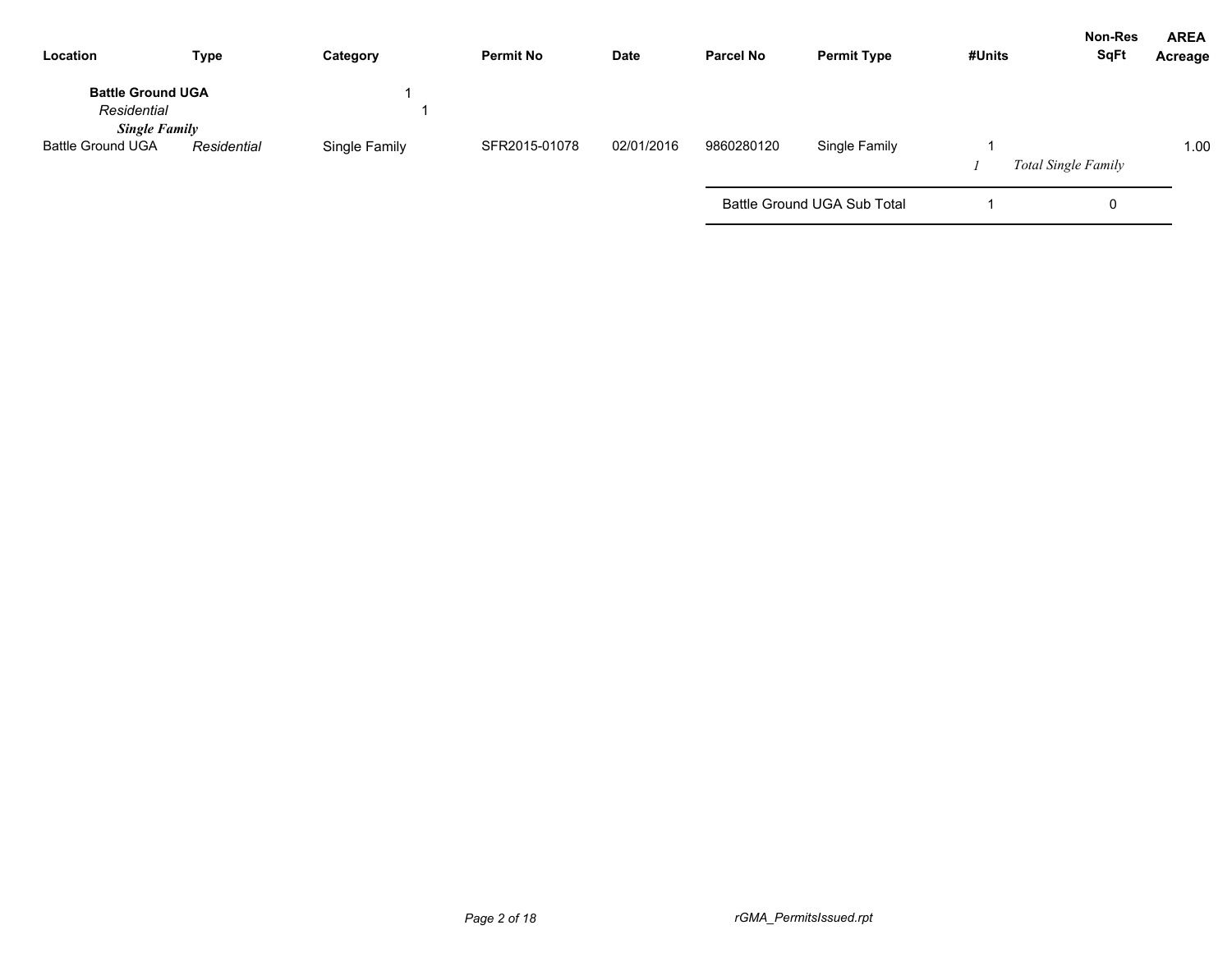| Location    | <b>Type</b>          | Category      | <b>Permit No</b> | <b>Date</b> | <b>Parcel No</b> | <b>Permit Type</b> | #Units | Non-Res<br><b>SqFt</b>     | <b>AREA</b><br>Acreage |
|-------------|----------------------|---------------|------------------|-------------|------------------|--------------------|--------|----------------------------|------------------------|
|             |                      |               |                  |             |                  |                    |        |                            |                        |
| Camas       |                      | 22            |                  |             |                  |                    |        |                            |                        |
| Residential |                      | 22            |                  |             |                  |                    |        |                            |                        |
|             | <b>Single Family</b> |               |                  |             |                  |                    |        |                            |                        |
| Camas       | Residential          | Single Family | 15-01008         | 01/05/2016  | 0888450000       | Single Family      |        |                            | 0.11                   |
| Camas       | Residential          | Single Family | 16-00003         | 01/07/2016  | 9860356490       | Single Family      |        |                            | 0.21                   |
| Camas       | Residential          | Single Family | 16-00004         | 01/07/2016  | 9860356500       | Single Family      |        |                            | 0.21                   |
| Camas       | Residential          | Single Family | 16-00005         | 01/07/2016  | 9860356550       | Single Family      |        |                            | 0.22                   |
| Camas       | Residential          | Single Family | 16-00012         | 01/12/2016  | 1101865120       | Single Family      |        |                            | 0.25                   |
| Camas       | Residential          | Single Family | 16-00022         | 01/15/2016  | 9860365330       | Single Family      |        |                            | 0.09                   |
| Camas       | Residential          | Single Family | 16-00026         | 01/15/2016  | 0801050000       | Single Family      |        |                            | 0.11                   |
| Camas       | Residential          | Single Family | 16-00069         | 02/04/2016  | 1723430000       | Single Family      |        |                            | 1.37                   |
| Camas       | Residential          | Single Family | 16-00074         | 02/08/2016  | 1776910000       | Single Family      |        |                            | 0.33                   |
| Camas       | Residential          | Single Family | 16-00092         | 02/16/2016  | 0793700000       | Single Family      |        |                            | 0.11                   |
| Camas       | Residential          | Single Family | 16-00095         | 02/17/2016  | 9860360590       | Single Family      |        |                            | 0.14                   |
| Camas       | Residential          | Single Family | 16-00096         | 02/17/2016  | 9860360670       | Single Family      |        |                            | 0.13                   |
| Camas       | Residential          | Single Family | 16-00112         | 02/24/2016  | 9860356640       | Single Family      |        |                            | 0.21                   |
| Camas       | Residential          | Single Family | 16-00133         | 03/03/2016  | 1254070140       | Single Family      |        |                            | 0.19                   |
| Camas       | Residential          | Single Family | 16-00160         | 03/16/2016  | 0857960040       | Single Family      |        |                            | 0.48                   |
| Camas       | Residential          | Single Family | 16-00189         | 03/24/2016  | 9860356250       | Single Family      |        |                            | 0.18                   |
| Camas       | Residential          | Single Family | 16-00190         | 03/24/2016  | 9860356560       | Single Family      |        |                            | 0.19                   |
| Camas       | Residential          | Single Family | 16-00191         | 03/24/2016  | 9860356230       | Single Family      |        |                            | 0.21                   |
| Camas       | Residential          | Single Family | 16-00192         | 03/25/2016  | 9860356480       | Single Family      |        |                            | 0.20                   |
| Camas       | Residential          | Single Family | SFR2015-00897    | 01/06/2016  | 1256621520       | Single Family      |        |                            | 0.23                   |
| Camas       | Residential          | Single Family | SFR2016-00104    | 03/14/2016  | 1256621920       | Single Family      |        |                            | 0.13                   |
| Camas       | Residential          | Single Family | SFR2016-00105    | 03/02/2016  | 1256621680       | Single Family      |        |                            | 0.14                   |
|             |                      |               |                  |             |                  |                    | 22     | <b>Total Single Family</b> |                        |

| Camas Sub Total |  |
|-----------------|--|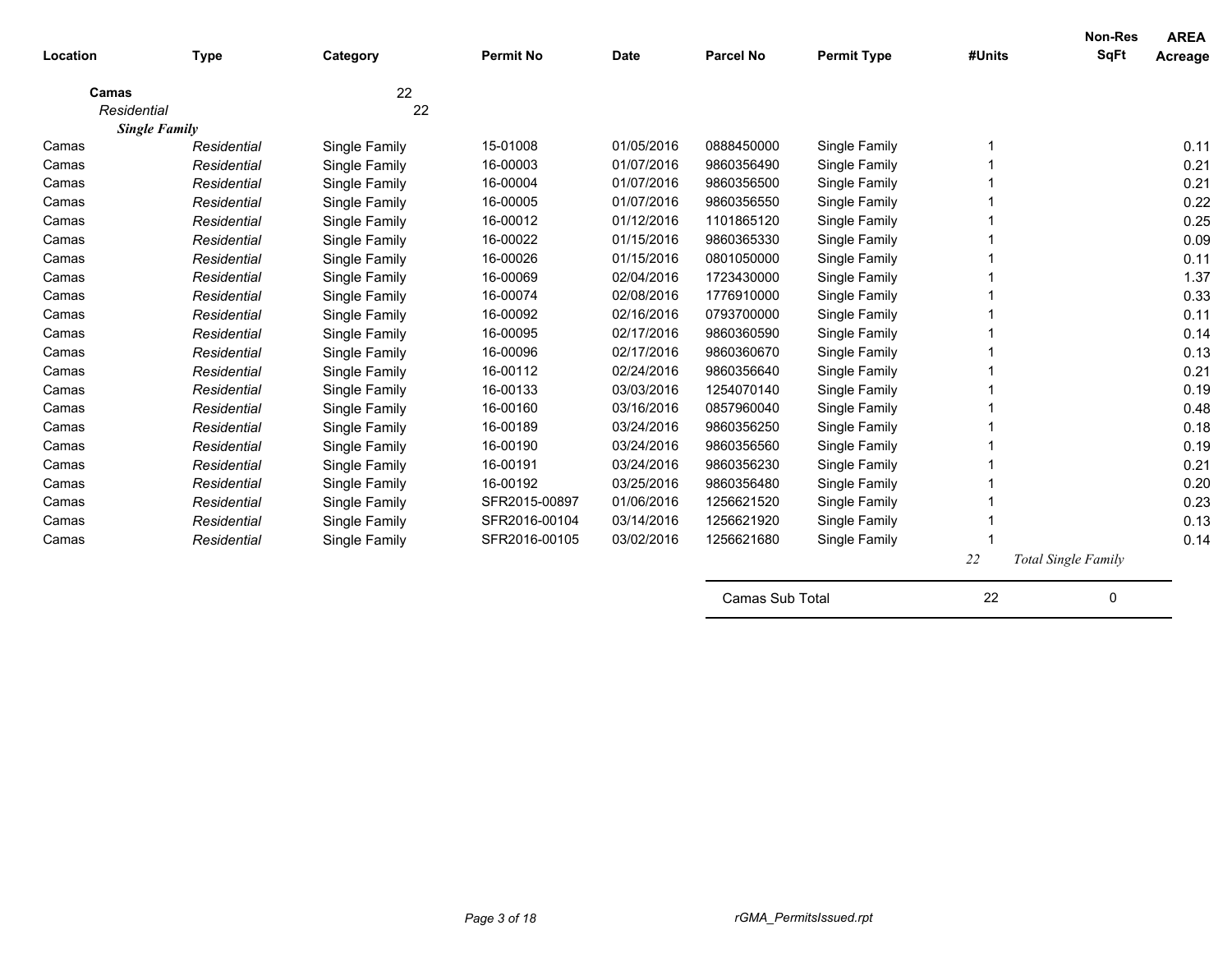| Location                        | <b>Type</b>          | Category      | <b>Permit No</b> | Date       | <b>Parcel No</b>    | <b>Permit Type</b> | #Units | <b>Non-Res</b><br><b>SqFt</b> | <b>AREA</b><br>Acreage |
|---------------------------------|----------------------|---------------|------------------|------------|---------------------|--------------------|--------|-------------------------------|------------------------|
| <b>La Center</b><br>Residential |                      | 5<br>5        |                  |            |                     |                    |        |                               |                        |
|                                 | Multi-Family         |               |                  |            |                     |                    |        |                               |                        |
| La Center                       | Residential          | Multi-Family  | MN16-0001        | 02/24/2016 | 0644700000          | Multi-Family       | 3      |                               | 0.18                   |
|                                 |                      |               |                  |            |                     |                    | $\sim$ | Total Multi-Family            |                        |
|                                 | <b>Single Family</b> |               |                  |            |                     |                    |        |                               |                        |
| La Center                       | Residential          | Single Family | RN15-0014        | 01/29/2016 | 2589050200          | Single Family      |        |                               | 0.17                   |
| La Center                       | Residential          | Single Family | RN15-0015        | 01/26/2016 | 2589050540          | Single Family      |        |                               | 0.17                   |
| La Center                       | Residential          | Single Family | RN16-0001        | 02/17/2016 | 2589050220          | Single Family      |        |                               | 0.18                   |
| La Center                       | Residential          | Single Family | RN16-0002        | 02/10/2016 | 2589050900          | Single Family      |        |                               | 0.17                   |
|                                 |                      |               |                  |            |                     |                    |        | Total Single Family           |                        |
|                                 |                      |               |                  |            | La Center Sub Total |                    | 7      | 0                             |                        |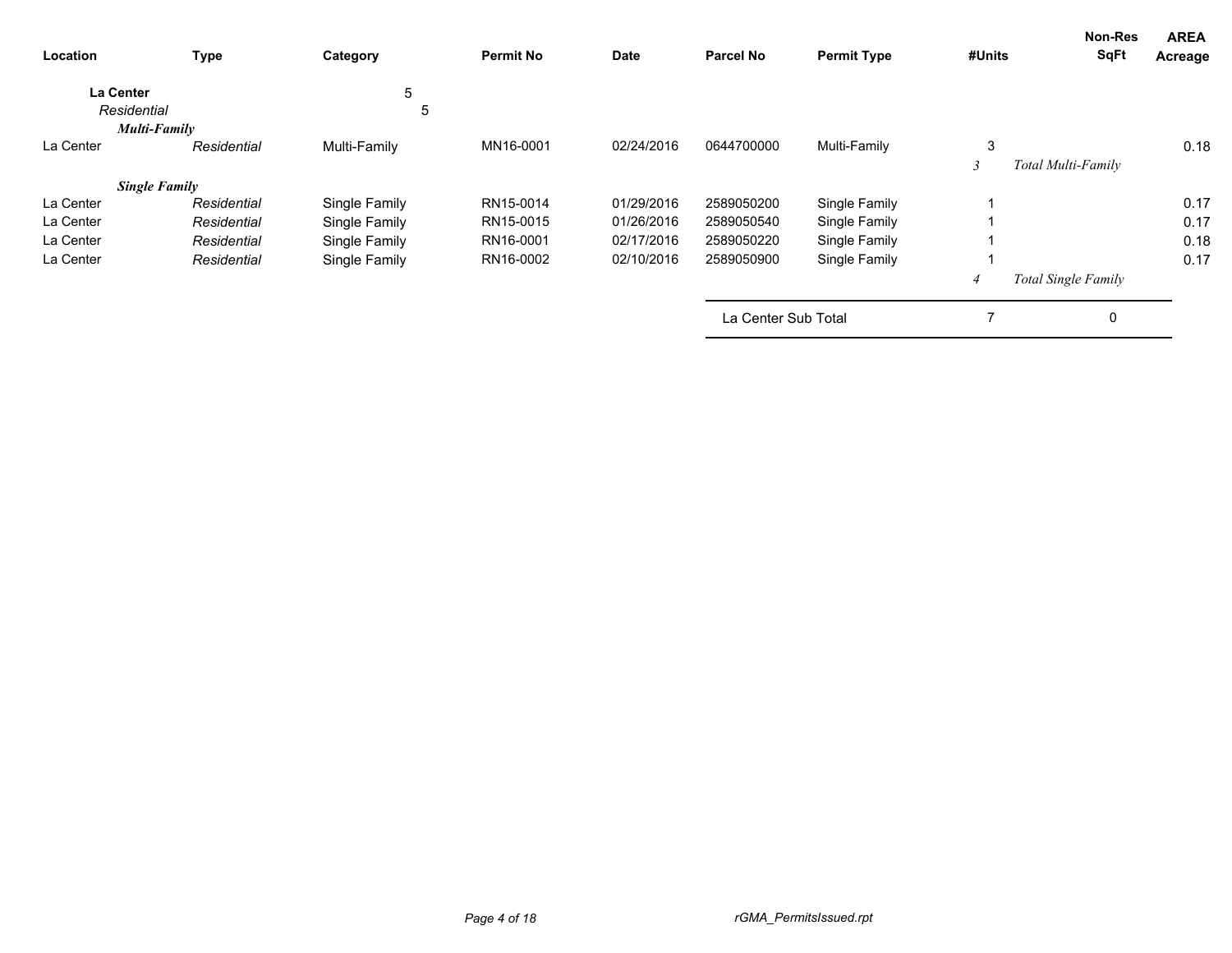| Location    |                                     |                         | <b>Permit No</b>           | Date       | <b>Parcel No</b>         | <b>Permit Type</b>      | #Units | <b>Non-Res</b><br><b>SqFt</b> | <b>AREA</b>  |
|-------------|-------------------------------------|-------------------------|----------------------------|------------|--------------------------|-------------------------|--------|-------------------------------|--------------|
|             | <b>Type</b>                         | Category                |                            |            |                          |                         |        |                               | Acreage      |
| Ridgefield  |                                     | 39                      |                            |            |                          |                         |        |                               |              |
|             | Non-Residential                     | 3                       |                            |            |                          |                         |        |                               |              |
| Ridgefield  | Non-Residential                     | <b>Other Commercial</b> | COM-15-0024                | 01/27/2016 | 2154440080               | Other Commercial        |        | 13,500                        | 2.37         |
| Ridgefield  | <b>Non-Residential</b>              | <b>Other Commercial</b> | COM-15-0027                | 02/16/2016 | 0678880020               | Other Commercial        |        | 600                           | 15.00        |
| Ridgefield  | Non-Residential                     | <b>Other Commercial</b> | COM-16-0003                | 03/04/2016 | 0673620000               | <b>Other Commercial</b> |        | 156                           | 4.58         |
|             |                                     |                         |                            |            |                          |                         |        | 14256.00                      |              |
| Residential | <b>Multi-Family</b>                 | 36                      |                            |            |                          |                         |        |                               |              |
| Ridgefield  | Residential                         | Multi-Family            | BLD-16-0025                | 03/08/2016 | 9860291260               | Multi-Family            | -1     |                               | 0.07         |
| Ridgefield  | Residential                         | Multi-Family            | BLD-16-0026                | 03/08/2016 | 9860291270               | Multi-Family            |        |                               | 0.09         |
| Ridgefield  | Residential                         | Multi-Family            | BLD-16-0027                | 03/08/2016 | 9860291250               | Multi-Family            |        |                               | 0.11         |
| Ridgefield  | Residential                         | Multi-Family            | BLD-16-0038                | 02/25/2016 | 9860362560               | Multi-Family            |        |                               | 0.04         |
| Ridgefield  | Residential                         | Multi-Family            | BLD-16-0039                | 02/24/2016 | 9860362540               | Multi-Family            |        |                               | 0.04         |
| Ridgefield  |                                     |                         | BLD-16-0040                | 02/24/2016 | 9860362550               | Multi-Family            |        |                               | 0.04         |
| Ridgefield  | Residential                         | Multi-Family            | BLD-16-0041                | 02/24/2016 | 9860362570               | Multi-Family            |        |                               |              |
|             | Residential                         | Multi-Family            | BLD-16-0042                | 02/25/2016 | 9860362530               |                         |        |                               | 0.05<br>0.04 |
| Ridgefield  | Residential                         | Multi-Family            | BLD-16-0043                | 02/24/2016 | 9860362520               | Multi-Family            |        |                               | 0.06         |
| Ridgefield  | Residential                         | Multi-Family            |                            |            |                          | Multi-Family            |        |                               |              |
| Ridgefield  | Residential                         | Multi-Family            | BLD-16-0050                | 03/04/2016 | 9860362510               | Multi-Family            |        |                               | 0.08         |
| Ridgefield  | Residential                         | Multi-Family            | BLD-16-0051                | 03/04/2016 | 9860362500               | Multi-Family            |        |                               | 0.04         |
| Ridgefield  | Residential                         | Multi-Family            | BLD-16-0052<br>BLD-16-0058 | 03/04/2016 | 9860362490<br>2160441500 | Multi-Family            |        |                               | 0.08         |
| Ridgefield  | Residential                         | Multi-Family            |                            | 03/28/2016 |                          | Multi-Family            |        |                               | 0.06         |
| Ridgefield  | Residential                         | Multi-Family            | BLD-16-0059                | 03/28/2016 | 2160441480               | Multi-Family            |        |                               | 0.04         |
| Ridgefield  | Residential                         | Multi-Family            | BLD-16-0060                | 03/28/2016 | 2160441460               | Multi-Family            |        |                               | 0.05         |
| Ridgefield  | Residential                         | Multi-Family            | BLD-16-0061                | 03/28/2016 | 2160441440               | Multi-Family            |        |                               | 0.05         |
| Ridgefield  | Residential                         | Multi-Family            | BLD-16-0062                | 03/28/2016 | 2160441580               | Multi-Family            |        |                               | 0.06         |
| Ridgefield  | Residential                         | Multi-Family            | BLD-16-0063                | 03/28/2016 | 2160441560               | Multi-Family            |        |                               | 0.05         |
| Ridgefield  | Residential                         | Multi-Family            | BLD-16-0064                | 03/28/2016 | 2160441540               | Multi-Family            |        |                               | 0.05         |
| Ridgefield  | Residential                         | Multi-Family            | BLD-16-0065                | 03/28/2016 | 2160441520               | Multi-Family            |        |                               | 0.06         |
| Ridgefield  | Residential                         | Multi-Family            | BLD-16-0066                | 03/28/2016 | 2160441700               | Multi-Family            |        |                               | 0.05         |
| Ridgefield  | Residential                         | Multi-Family            | BLD-16-0067                | 03/28/2016 | 2160441720               | Multi-Family            |        |                               | 0.08         |
| Ridgefield  | Residential                         | Multi-Family            | BLD-16-0068                | 03/28/2016 | 2160441680               | Multi-Family            |        |                               | 0.06         |
|             |                                     |                         |                            |            |                          |                         | 23     | Total Multi-Family            |              |
| Ridgefield  | <b>Single Family</b><br>Residential | Single Family           | BLD-15-0045                | 03/17/2016 | 1211100000               | Single Family           |        |                               | 7.53         |
|             | Residential                         |                         | BLD-15-0343                | 03/18/2016 | 2158250000               |                         |        |                               |              |
| Ridgefield  |                                     | Single Family           |                            |            |                          | Single Family           |        |                               | 19.00        |
| Ridgefield  | Residential                         | Single Family           | BLD-15-0344                | 03/18/2016 | 2158250000               | Single Family           |        |                               | 19.00        |
| Ridgefield  | Residential                         | Single Family           | BLD-15-0345                | 03/18/2016 | 2158250000               | Single Family           |        |                               | 19.00        |
| Ridgefield  | Residential                         | Single Family           | BLD-15-0346                | 02/03/2016 | 2158250000               | Single Family           |        |                               | 19.00        |
| Ridgefield  | Residential                         | Single Family           | BLD-15-0356                | 03/02/2016 | 9860352030               | Single Family           |        |                               | 0.21         |
| Ridgefield  | Residential                         | Single Family           | BLD-16-0011                | 01/27/2016 | 2200322460               | Single Family           |        |                               | 0.50         |
| Ridgefield  | Residential                         | Single Family           | BLD-16-0033                | 02/19/2016 | 0683182780               | Single Family           |        |                               | 0.15         |
| Ridgefield  | Residential                         | Single Family           | BLD-16-0046                | 03/09/2016 | 9860352120               | Single Family           |        |                               | 0.19         |
| Ridgefield  | Residential                         | Single Family           | BLD-16-0054                | 03/11/2016 | 0683182640               | Single Family           |        |                               | 0.13         |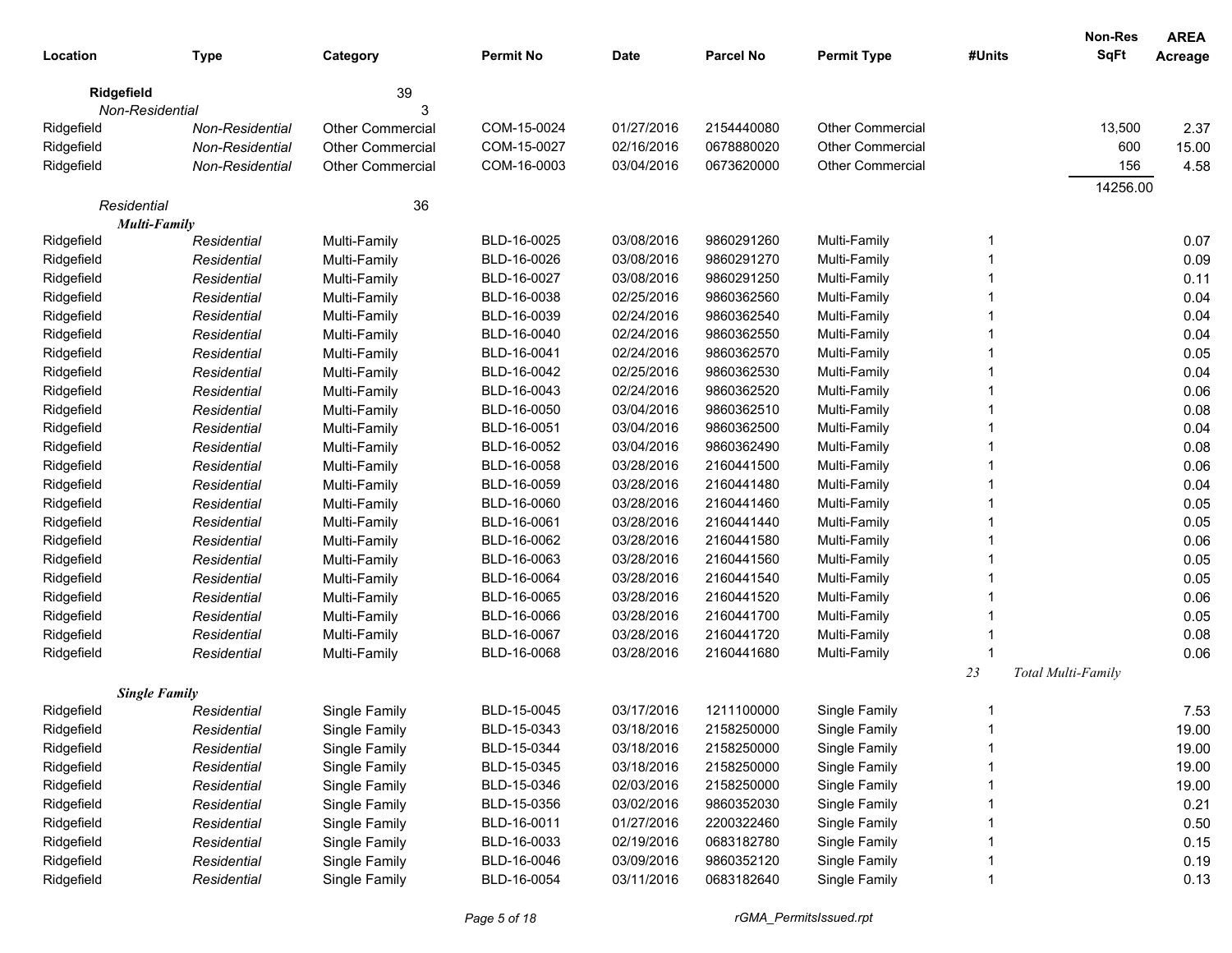| <b>Type</b> | Category                            | <b>Permit No</b> | <b>Date</b> | <b>Parcel No</b> | <b>Permit Type</b> | #Units               | <b>SqFt</b> | <b>AREA</b><br>Acreage                |
|-------------|-------------------------------------|------------------|-------------|------------------|--------------------|----------------------|-------------|---------------------------------------|
|             | 39                                  |                  |             |                  |                    |                      |             |                                       |
|             | 36                                  |                  |             |                  |                    |                      |             |                                       |
|             |                                     |                  |             |                  |                    |                      |             |                                       |
| Residential | Single Family                       | BLD-16-0075      | 03/22/2016  | 9860362390       | Single Family      |                      |             | 0.06                                  |
| Residential | Single Family                       | BLD-16-0080      | 03/31/2016  | 9860287370       | Single Family      |                      |             | 0.19                                  |
| Residential | Single Family                       | BLD-16-0081      | 03/24/2016  | 9860287360       | Single Family      |                      |             | 0.19                                  |
|             |                                     |                  |             |                  |                    | 13                   |             |                                       |
|             |                                     |                  |             |                  |                    | 36                   | 14,256      |                                       |
|             | Residential<br><b>Single Family</b> |                  |             |                  |                    | Ridgefield Sub Total |             | Non-Res<br><b>Total Single Family</b> |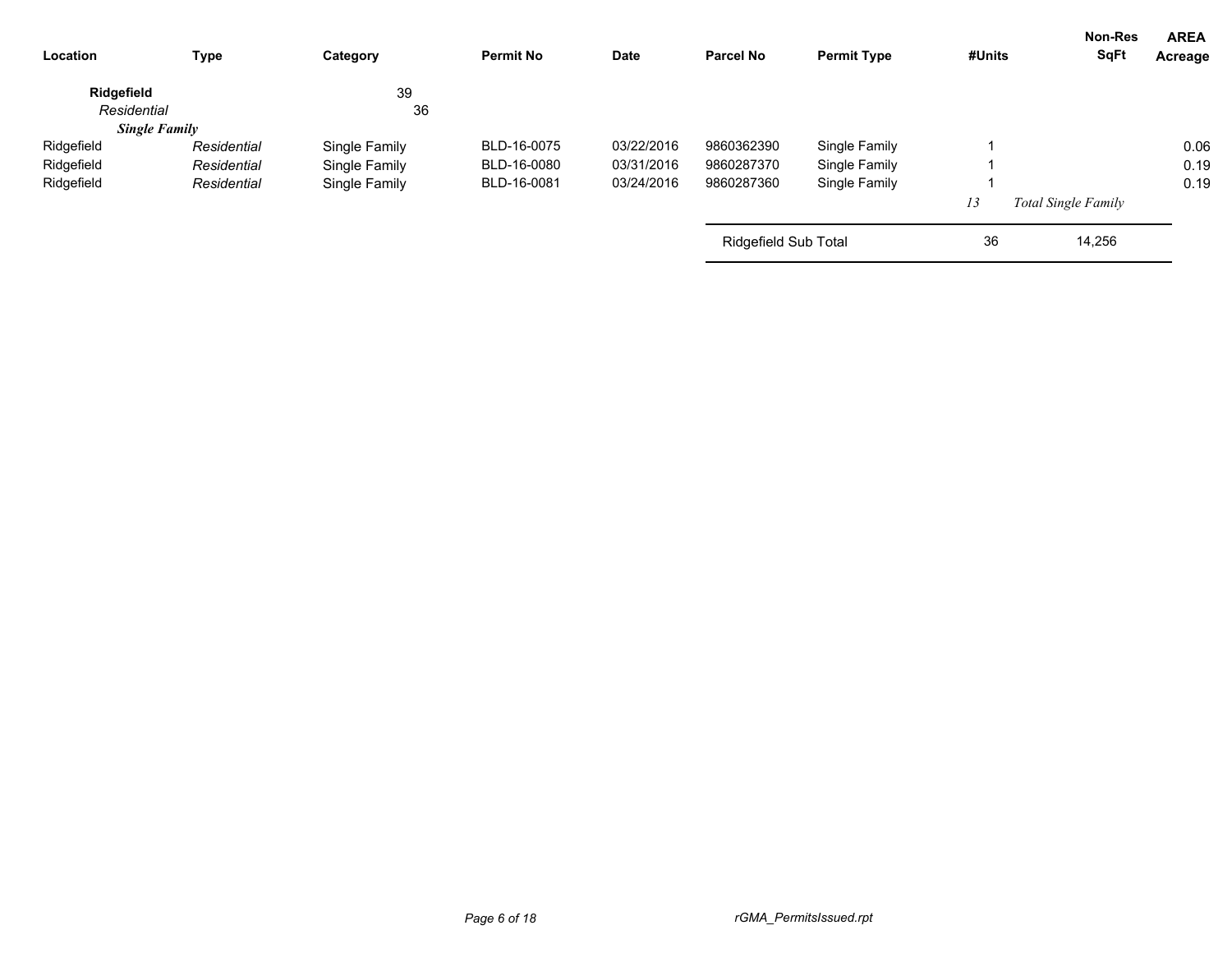|                  |                      |                         |                  |             |                  |                         |                | Non-Res            | <b>AREA</b> |
|------------------|----------------------|-------------------------|------------------|-------------|------------------|-------------------------|----------------|--------------------|-------------|
| Location         | <b>Type</b>          | Category                | <b>Permit No</b> | <b>Date</b> | <b>Parcel No</b> | <b>Permit Type</b>      | #Units         | <b>SqFt</b>        | Acreage     |
| <b>Vancouver</b> |                      | 70                      |                  |             |                  |                         |                |                    |             |
|                  | Non-Residential      | 8                       |                  |             |                  |                         |                |                    |             |
| Vancouver        | Non-Residential      | <b>Other Commercial</b> | CMI-180601       | 03/08/2016  | 1602610000       | <b>Other Commercial</b> |                | 810                | 18.52       |
| Vancouver        | Non-Residential      | <b>Other Commercial</b> | CMI-184555       | 01/12/2016  | 1644870000       | <b>Other Commercial</b> |                | 9,768              | 1.01        |
| Vancouver        | Non-Residential      | <b>Other Commercial</b> | CMI-188680       | 01/13/2016  | 0310870000       | <b>Other Commercial</b> |                | 23,688             | 3.78        |
| Vancouver        | Non-Residential      | <b>Other Commercial</b> | CMI-191975       | 01/19/2016  | 1533120000       | <b>Other Commercial</b> |                | 5,000              | 109.40      |
| Vancouver        | Non-Residential      | <b>Other Commercial</b> | CMI-192518       | 02/16/2016  | 1629230000       | <b>Other Commercial</b> |                | 11,900             | 1.83        |
| Vancouver        | Non-Residential      | <b>Other Commercial</b> | CMI-192519       | 02/16/2016  | 1629230000       | <b>Other Commercial</b> |                | 4,270              | 1.83        |
| Vancouver        | Non-Residential      | <b>Other Commercial</b> | CMI-192532       | 02/16/2016  | 1629230000       | <b>Other Commercial</b> |                | 18,270             | 1.83        |
| Vancouver        | Non-Residential      | <b>Other Commercial</b> | CMI-193715       | 03/23/2016  | 0591180300       | <b>Other Commercial</b> |                | 25,000             | 10.27       |
|                  |                      |                         |                  |             |                  |                         |                | 98706.00           |             |
| Residential      |                      | 62                      |                  |             |                  |                         |                |                    |             |
|                  | <b>Multi-Family</b>  |                         |                  |             |                  |                         |                |                    |             |
| Vancouver        | Residential          | Duplex                  | RES-194094       | 03/23/2016  | 1107920000       | Duplex                  | -1             |                    | 0.20        |
| Vancouver        | Residential          | Multi-Family            | CMI-189571       | 03/22/2016  | 0405400000       | Multi-Family            | 12             |                    | 0.11        |
| Vancouver        | Residential          | Multi-Family            | CMI-189583       | 03/22/2016  | 0405400000       | Multi-Family            | 12             |                    | 0.11        |
| Vancouver        | Residential          | Multi-Family            | CMI-189592       | 03/22/2016  | 0405400000       | Multi-Family            | 12             |                    | 0.11        |
| Vancouver        | Residential          | Multi-Family            | CMI-189593       | 03/22/2016  | 0405400000       | Multi-Family            | 12             |                    | 0.11        |
| Vancouver        | Residential          | Multi-Family            | CMI-193500       | 01/27/2016  | 0301650220       | Multi-Family            | $\overline{4}$ |                    | 0.20        |
|                  |                      |                         |                  |             |                  |                         | 53             | Total Multi-Family |             |
|                  | <b>Single Family</b> |                         |                  |             |                  |                         |                |                    |             |
| Vancouver        | Residential          | Additions               | RES-194616       | 02/22/2016  | 0551800000       | Additions               |                |                    | 0.19        |
| Vancouver        | Residential          | Mobile Home             | RES-195066       | 01/26/2016  | 1640890000       | Mobile Home             |                |                    | 10.87       |
| Vancouver        | Residential          | Mobile Home             | RES-197572       | 03/08/2016  | 6040790000       | Mobile Home             |                |                    | 0.00        |
| Vancouver        | Residential          | Mobile Home             | RES-198498       | 03/24/2016  | 0301710000       | Mobile Home             |                |                    | 9.08        |
| Vancouver        | Residential          | Single Family           | RES-178343       | 03/03/2016  | 1637631340       | Single Family           |                |                    | 0.04        |
| Vancouver        | Residential          | Single Family           | RES-178371       | 03/17/2016  | 1637631300       | Single Family           |                |                    | 0.04        |
| Vancouver        | Residential          | Single Family           | RES-190462       | 02/24/2016  | 0308800000       | Single Family           |                |                    | 0.14        |
| Vancouver        | Residential          | Single Family           | RES-191109       | 03/10/2016  | 9860356810       | Single Family           |                |                    | 0.12        |
| Vancouver        | Residential          | Single Family           | RES-192521       | 01/11/2016  | 1642000000       | Single Family           |                |                    | 0.12        |
| Vancouver        | Residential          | Single Family           | RES-192609       | 01/25/2016  | 1647010500       | Single Family           |                |                    | 0.25        |
| Vancouver        | Residential          | Single Family           | RES-192624       | 01/29/2016  | 1647010480       | Single Family           |                |                    | 0.25        |
| Vancouver        | Residential          | Single Family           | RES-192631       | 02/01/2016  | 1647010460       | Single Family           |                |                    | 0.26        |
| Vancouver        | Residential          | Single Family           | RES-193793       | 01/21/2016  | 1637630240       | Single Family           |                |                    | 0.04        |
| Vancouver        | Residential          | Single Family           | RES-193794       | 01/21/2016  | 1637630260       | Single Family           |                |                    | 0.04        |
| Vancouver        | Residential          | Single Family           | RES-193795       | 01/13/2016  | 1637630280       | Single Family           |                |                    | 0.04        |
| Vancouver        | Residential          | Single Family           | RES-193997       | 02/22/2016  | 9860292830       | Single Family           |                |                    | 0.05        |
| Vancouver        | Residential          | Single Family           | RES-194059       | 01/04/2016  | 9860347870       | Single Family           |                |                    | 0.11        |
| Vancouver        | Residential          | Single Family           | RES-194071       | 03/16/2016  | 1668310150       | Single Family           |                |                    | 0.28        |
| Vancouver        | Residential          | Single Family           | RES-194096       | 02/02/2016  | 1124240900       | Single Family           |                |                    | 0.39        |
| Vancouver        | Residential          | Single Family           | RES-194145       | 02/18/2016  | 0431500000       | Single Family           |                |                    | 0.10        |
| Vancouver        | Residential          | Single Family           | RES-194199       | 01/15/2016  | 1623670280       | Single Family           |                |                    | 0.09        |
| Vancouver        | Residential          | Single Family           | RES-194236       | 01/25/2016  | 1014021040       | Single Family           |                |                    | 0.09        |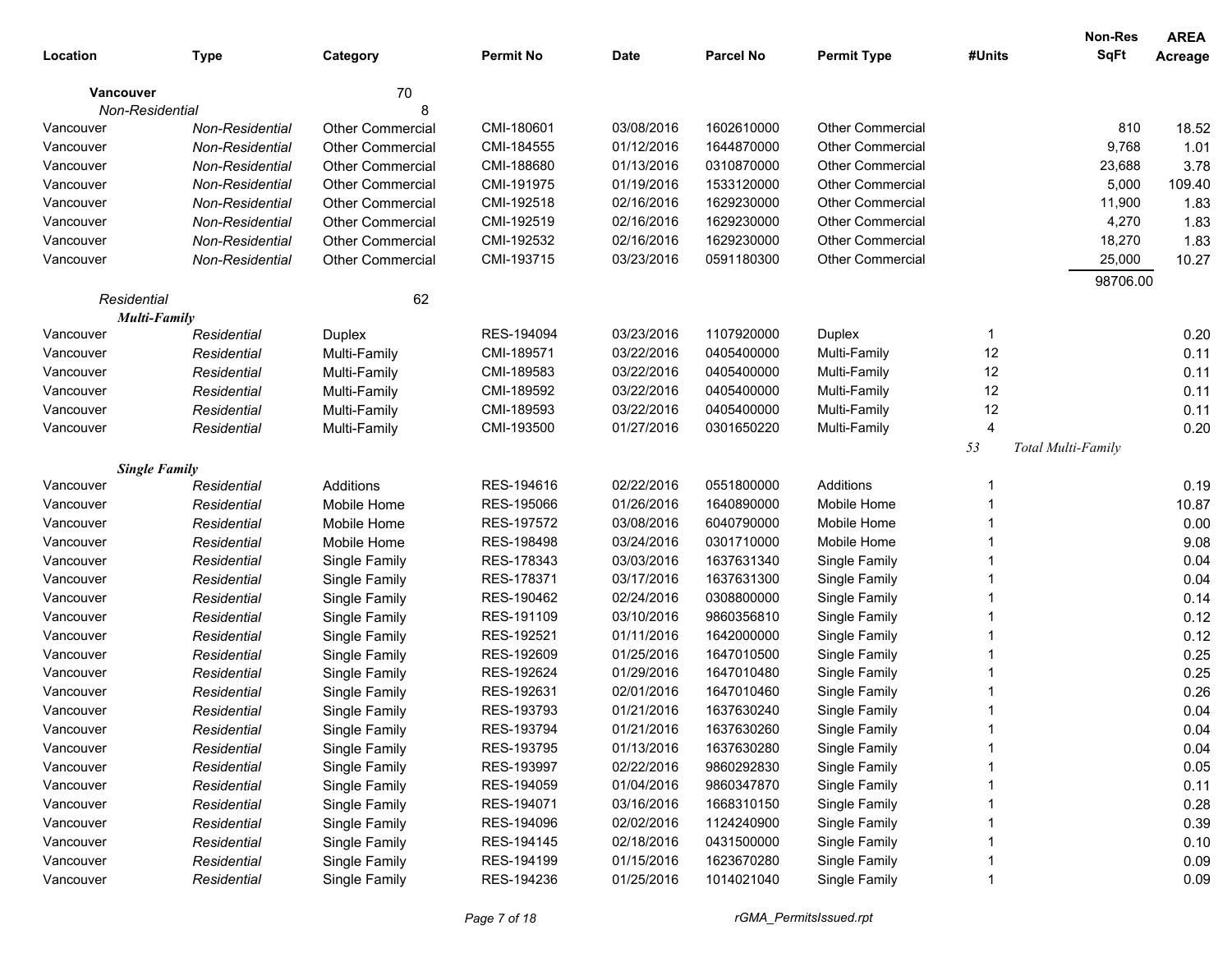| Location             | <b>Type</b>          | Category      | <b>Permit No</b> | <b>Date</b> | <b>Parcel No</b>    | <b>Permit Type</b> | #Units | <b>Non-Res</b><br><b>SqFt</b> | <b>AREA</b><br><b>Acreage</b> |
|----------------------|----------------------|---------------|------------------|-------------|---------------------|--------------------|--------|-------------------------------|-------------------------------|
| <b>Vancouver</b>     |                      | 70            |                  |             |                     |                    |        |                               |                               |
| Residential          |                      | 62            |                  |             |                     |                    |        |                               |                               |
|                      | <b>Single Family</b> |               |                  |             |                     |                    |        |                               |                               |
| Vancouver            | Residential          | Single Family | RES-194238       | 01/25/2016  | 1014021050          | Single Family      |        |                               | 0.10                          |
| Vancouver            | Residential          | Single Family | RES-194258       | 01/25/2016  | 1014021030          | Single Family      |        |                               | 0.07                          |
| Vancouver            | Residential          | Single Family | RES-194259       | 01/25/2016  | 1014021060          | Single Family      |        |                               | 0.07                          |
| Vancouver            | Residential          | Single Family | RES-194260       | 01/25/2016  | 1014021070          | Single Family      |        |                               | 0.08                          |
| Vancouver            | Residential          | Single Family | RES-194271       | 02/12/2016  | 1647010760          | Single Family      |        |                               | 0.26                          |
| Vancouver            | Residential          | Single Family | RES-194272       | 02/12/2016  | 1647010740          | Single Family      |        |                               | 0.27                          |
| Vancouver            | Residential          | Single Family | RES-194440       | 02/09/2016  | 0379105390          | Single Family      |        |                               | 0.46                          |
| Vancouver            | Residential          | Single Family | RES-194634       | 02/08/2016  | 1099769850          | Single Family      |        |                               | 0.09                          |
| Vancouver            | Residential          | Single Family | RES-194635       | 02/08/2016  | 1099769830          | Single Family      |        |                               | 0.09                          |
| Vancouver            | Residential          | Single Family | RES-194797       | 01/25/2016  | 1097740960          | Single Family      |        |                               | 0.14                          |
| Vancouver            | Residential          | Single Family | RES-195061       | 03/16/2016  | 1131300000          | Single Family      |        |                               | 0.98                          |
| Vancouver            | Residential          | Single Family | RES-195444       | 02/26/2016  | 9860279240          | Single Family      |        |                               | 0.07                          |
| Vancouver            | Residential          | Single Family | RES-195445       | 02/26/2016  | 9860279250          | Single Family      |        |                               | 0.08                          |
| Vancouver            | Residential          | Single Family | RES-195458       | 03/01/2016  | 9860279260          | Single Family      |        |                               | 0.09                          |
| Vancouver            | Residential          | Single Family | RES-195786       | 03/28/2016  | 9860355280          | Single Family      |        |                               | 0.05                          |
| Vancouver            | Residential          | Single Family | RES-195934       | 02/19/2016  | 9860355410          | Single Family      |        |                               | 0.06                          |
| Vancouver            | Residential          | Single Family | RES-195966       | 02/19/2016  | 9860355420          | Single Family      |        |                               | 0.06                          |
| Vancouver            | Residential          | Single Family | RES-196147       | 03/21/2016  | 1124660000          | Single Family      |        |                               | 0.38                          |
| Vancouver            | Residential          | Single Family | RES-196310       | 03/10/2016  | 0282470000          | Single Family      |        |                               | 0.10                          |
| Vancouver            | Residential          | Single Family | RES-196587       | 03/17/2016  | 1637632480          | Single Family      |        |                               | 0.04                          |
| Vancouver            | Residential          | Single Family | RES-196597       | 03/14/2016  | 1637631360          | Single Family      |        |                               | 0.04                          |
| Vancouver            | Residential          | Single Family | RES-196608       | 03/17/2016  | 1637632500          | Single Family      |        |                               | 0.04                          |
| Vancouver            | Residential          | Single Family | RES-196609       | 03/17/2016  | 1637632580          | Single Family      |        |                               | 0.04                          |
| Vancouver            | Residential          | Single Family | RES-196610       | 03/17/2016  | 1637632600          | Single Family      |        |                               | 0.04                          |
| Vancouver            | Residential          | Single Family | RES-196782       | 03/01/2016  | 0034000000          | Single Family      |        |                               | 0.11                          |
| Vancouver            | Residential          | Single Family | RES-196982       | 03/07/2016  | 0293740240          | Single Family      |        |                               | 0.19                          |
| Vancouver            | Residential          | Single Family | RES-197156       | 03/11/2016  | 1637631380          | Single Family      |        |                               | 0.05                          |
| Vancouver            | Residential          | Single Family | RES-197638       | 03/17/2016  | 9860279280          | Single Family      |        |                               | 0.09                          |
| Vancouver            | Residential          | Single Family | RES-197639       | 03/24/2016  | 9860279270          | Single Family      |        |                               | 0.07                          |
| Vancouver            | Residential          | Single Family | RES-197658       | 03/17/2016  | 9860279290          | Single Family      |        |                               | 0.09                          |
| Vancouver            | Residential          | Single Family | RES-197781       | 03/30/2016  | 9860380540          | Single Family      |        |                               | 0.16                          |
| Vancouver            | Residential          | Single Family | RES-198345       | 03/29/2016  | 9860380090          | Single Family      |        |                               | 0.10                          |
| Vancouver            | Residential          | Single Family | RES-198346       | 03/29/2016  | 9860380100          | Single Family      |        |                               | 0.10                          |
| Vancouver            | Residential          | Single Family | RES-198347       | 03/29/2016  | 9860380120          | Single Family      | -1     |                               | 0.10                          |
|                      |                      |               |                  |             |                     |                    | 56     | <b>Total Single Family</b>    |                               |
|                      |                      |               |                  |             | Vancouver Sub Total |                    | 109    | 98,706                        |                               |
| <b>Vancouver UGA</b> |                      | 260           |                  |             |                     |                    |        |                               |                               |

*Non-Residential* 5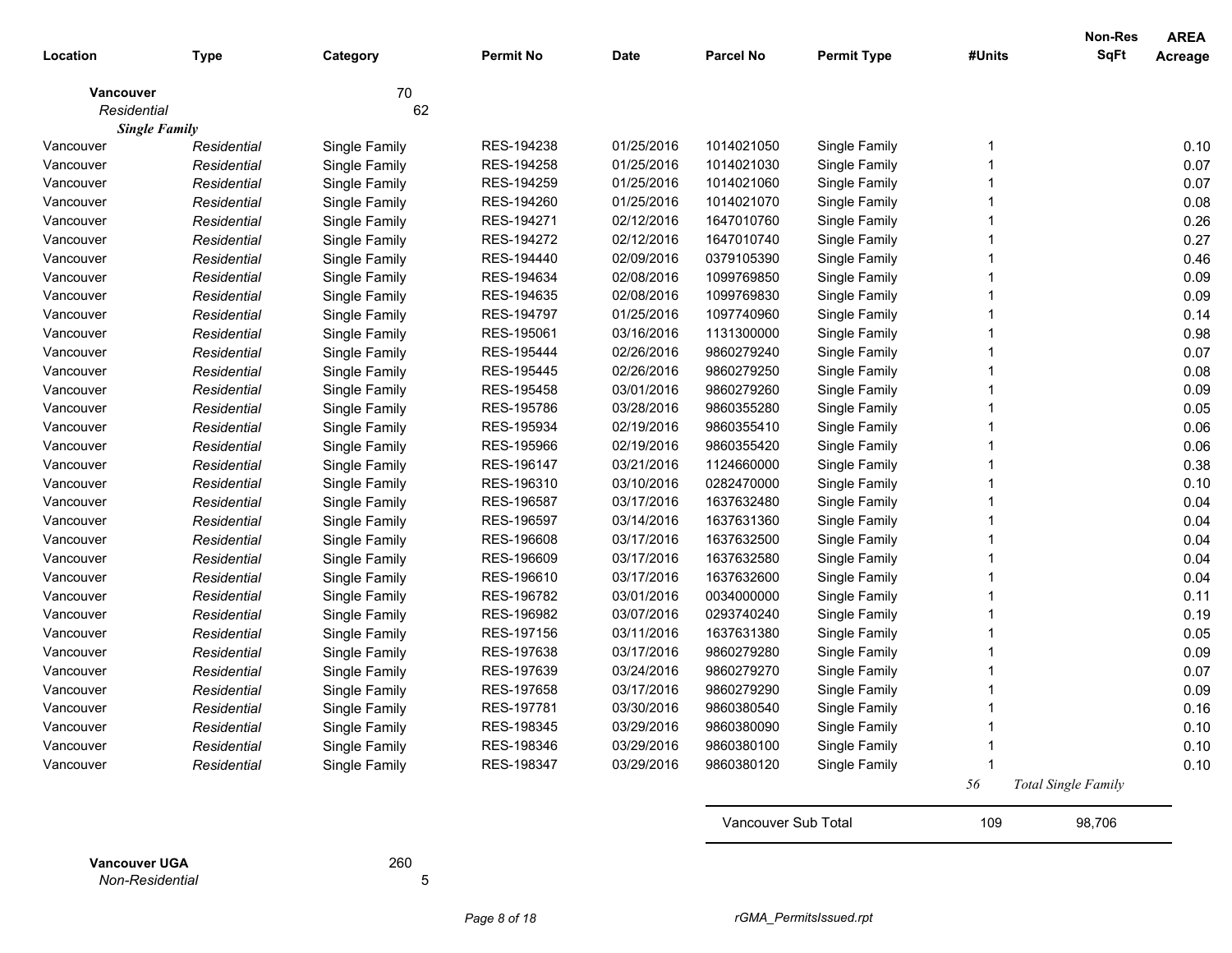|                      |                 |                          |                  |             |                  |                          |        | <b>Non-Res</b>     | <b>AREA</b> |
|----------------------|-----------------|--------------------------|------------------|-------------|------------------|--------------------------|--------|--------------------|-------------|
| Location             | <b>Type</b>     | Category                 | <b>Permit No</b> | <b>Date</b> | <b>Parcel No</b> | <b>Permit Type</b>       | #Units | <b>SqFt</b>        | Acreage     |
| <b>Vancouver UGA</b> |                 | 260                      |                  |             |                  |                          |        |                    |             |
| Non-Residential      |                 | 5                        |                  |             |                  |                          |        |                    |             |
| Vancouver UGA        | Non-Residential | <b>Commercial Retail</b> | COM2015-00319    | 03/22/2016  | 0978700000       | <b>Commercial Retail</b> |        | 13,574             | 0.98        |
| Vancouver UGA        | Non-Residential | <b>Commercial Retail</b> | COM2015-00328    | 03/22/2016  | 0978900000       | <b>Commercial Retail</b> |        | 9,189              | 0.71        |
| Vancouver UGA        | Non-Residential | <b>Commercial Retail</b> | COM2015-00330    | 03/14/2016  | 1645070000       | <b>Commercial Retail</b> |        | 4,978              | 0.43        |
| Vancouver UGA        | Non-Residential | <b>Other Commercial</b>  | COM2015-00315    | 01/07/2016  | 1819930000       | <b>Other Commercial</b>  |        | 95                 | 2.83        |
| Vancouver UGA        | Non-Residential | <b>Other Commercial</b>  | COM2015-00316    | 01/07/2016  | 1819930000       | <b>Other Commercial</b>  |        | 352                | 2.83        |
|                      |                 |                          |                  |             |                  |                          |        | 28188.00           |             |
| Residential          |                 | 255                      |                  |             |                  |                          |        |                    |             |
| <b>Multi-Family</b>  |                 |                          |                  |             |                  |                          |        |                    |             |
| Vancouver UGA        | Residential     | Multi-Family             | SFR2015-01217    | 01/06/2016  | 9860361640       | Multi-Family             |        |                    | 0.05        |
| Vancouver UGA        | Residential     | Multi-Family             | SFR2015-01218    | 01/06/2016  | 9860361630       | Multi-Family             |        |                    | 0.04        |
| Vancouver UGA        | Residential     | Multi-Family             | SFR2015-01219    | 01/06/2016  | 9860361650       | Multi-Family             |        |                    | 0.05        |
| Vancouver UGA        | Residential     | Multi-Family             | SFR2016-00037    | 03/01/2016  | 9860361390       | Multi-Family             |        |                    | 0.05        |
| Vancouver UGA        | Residential     | Multi-Family             | SFR2016-00038    | 03/01/2016  | 9860361400       | Multi-Family             |        |                    | 0.04        |
| Vancouver UGA        | Residential     | Multi-Family             | SFR2016-00039    | 03/01/2016  | 9860361410       | Multi-Family             |        |                    | 0.04        |
| Vancouver UGA        | Residential     | Multi-Family             | SFR2016-00107    | 02/24/2016  | 9860371020       | Multi-Family             |        |                    | 0.17        |
| Vancouver UGA        | Residential     | Multi-Family             | SFR2016-00119    | 02/08/2016  | 9860340370       | Multi-Family             |        |                    | 0.14        |
|                      |                 |                          |                  |             |                  |                          | 8      | Total Multi-Family |             |
| <b>Single Family</b> |                 |                          |                  |             |                  |                          |        |                    |             |
| Vancouver UGA        | Residential     | Single Family            | SFR2015-00969    | 01/04/2016  | 9860355930       | Single Family            |        |                    | 0.40        |
| Vancouver UGA        | Residential     | Single Family            | SFR2015-01013    | 02/19/2016  | 0982090000       | Single Family            |        |                    | 0.44        |
| Vancouver UGA        | Residential     | Single Family            | SFR2015-01043    | 03/10/2016  | 9860341070       | Single Family            |        |                    | 0.08        |
| Vancouver UGA        | Residential     | Single Family            | SFR2015-01044    | 02/11/2016  | 9860341080       | Single Family            |        |                    | 0.08        |
| Vancouver UGA        | Residential     | Single Family            | SFR2015-01057    | 01/04/2016  | 9860355960       | Single Family            |        |                    | 0.44        |
| Vancouver UGA        | Residential     | Single Family            | SFR2015-01059    | 02/12/2016  | 9860370390       | Single Family            |        |                    | 0.14        |
| Vancouver UGA        | Residential     | Single Family            | SFR2015-01062    | 02/12/2016  | 9860370400       | Single Family            |        |                    | 0.15        |
| Vancouver UGA        | Residential     | Single Family            | SFR2015-01063    | 02/12/2016  | 9860370410       | Single Family            |        |                    | 0.14        |
| Vancouver UGA        | Residential     | Single Family            | SFR2015-01064    | 01/04/2016  | 9860355810       | Single Family            |        |                    | 0.32        |
| Vancouver UGA        | Residential     | Single Family            | SFR2015-01069    | 03/10/2016  | 1993470000       | Single Family            |        |                    | 1.14        |
| Vancouver UGA        | Residential     | Single Family            | SFR2015-01107    | 01/13/2016  | 9860355870       | Single Family            |        |                    | 0.28        |
| Vancouver UGA        | Residential     | Single Family            | SFR2015-01126    | 02/10/2016  | 9860372180       | Single Family            |        |                    | 0.11        |
| Vancouver UGA        | Residential     | Single Family            | SFR2015-01131    | 02/05/2016  | 1166700000       | Single Family            |        |                    | 1.57        |
| Vancouver UGA        | Residential     | Single Family            | SFR2015-01136    | 01/07/2016  | 9860357910       | Single Family            |        |                    | 0.18        |
| Vancouver UGA        | Residential     | Single Family            | SFR2015-01152    | 02/11/2016  | 9860341090       | Single Family            |        |                    | 0.08        |
| Vancouver UGA        | Residential     | Single Family            | SFR2015-01159    | 01/05/2016  | 9860329160       | Single Family            |        |                    | 0.25        |
| Vancouver UGA        | Residential     | Single Family            | SFR2015-01180    | 01/14/2016  | 1607581760       | Single Family            |        |                    | 0.07        |
| Vancouver UGA        | Residential     | Single Family            | SFR2015-01191    | 01/04/2016  | 9860357420       | Single Family            |        |                    | 0.11        |
| Vancouver UGA        | Residential     | Single Family            | SFR2015-01192    | 02/12/2016  | 9860359170       | Single Family            |        |                    | 0.17        |
| Vancouver UGA        | Residential     | Single Family            | SFR2015-01198    | 02/12/2016  | 9860359180       | Single Family            |        |                    | 0.17        |
| Vancouver UGA        | Residential     | Single Family            | SFR2015-01215    | 02/12/2016  | 9860359600       | Single Family            |        |                    | 0.17        |
| Vancouver UGA        | Residential     | Single Family            | SFR2015-01216    | 02/22/2016  | 1862280180       | Single Family            |        |                    | 0.23        |
| Vancouver UGA        | Residential     | Single Family            | SFR2015-01220    | 02/12/2016  | 9860359260       | Single Family            |        |                    | 0.17        |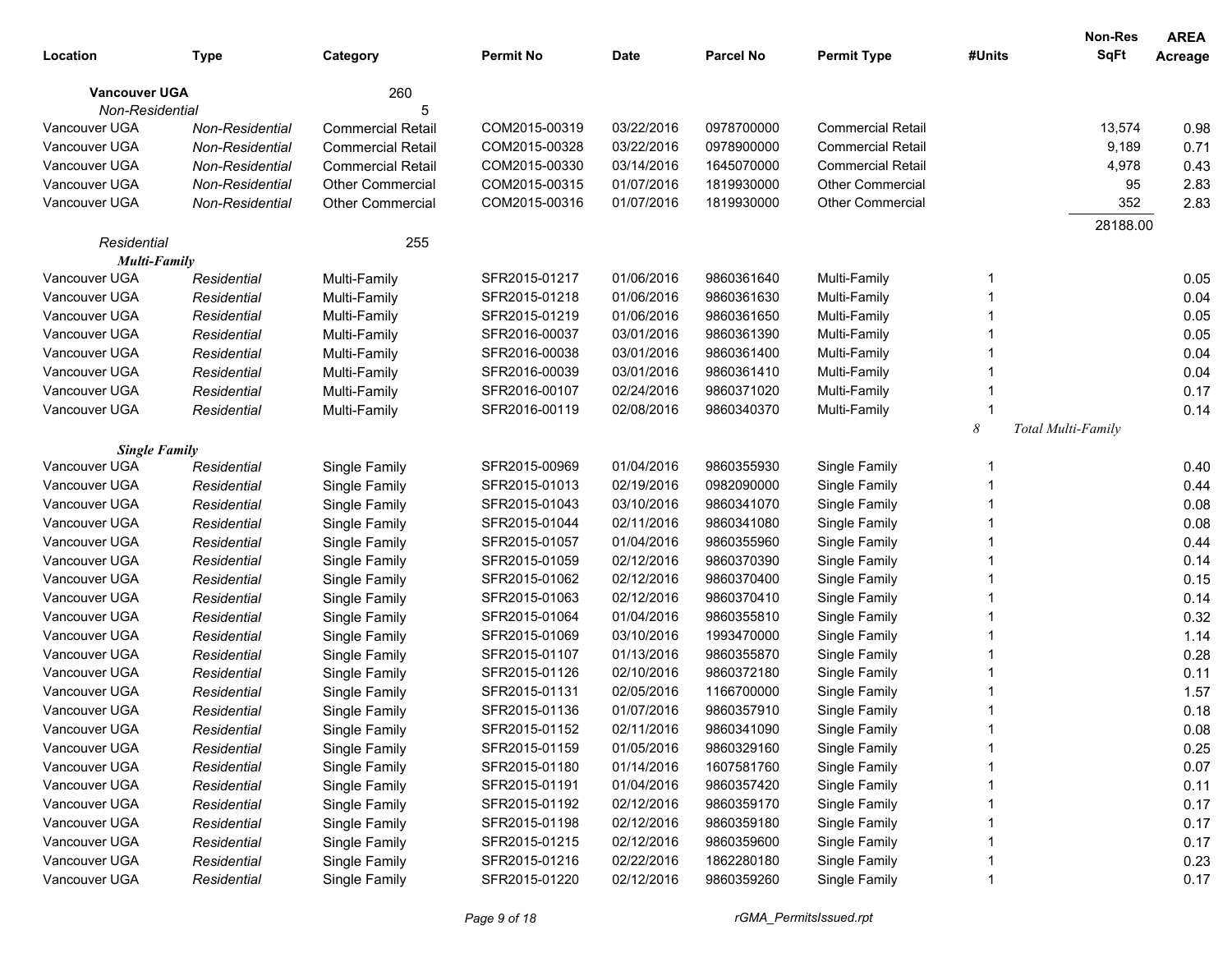|                      |             |               |                  |             |                  |                    |        | Non-Res     | <b>AREA</b> |
|----------------------|-------------|---------------|------------------|-------------|------------------|--------------------|--------|-------------|-------------|
| Location             | Type        | Category      | <b>Permit No</b> | <b>Date</b> | <b>Parcel No</b> | <b>Permit Type</b> | #Units | <b>SqFt</b> | Acreage     |
| <b>Vancouver UGA</b> |             | 260           |                  |             |                  |                    |        |             |             |
| Residential          |             | 255           |                  |             |                  |                    |        |             |             |
| <b>Single Family</b> |             |               |                  |             |                  |                    |        |             |             |
| Vancouver UGA        | Residential | Single Family | SFR2015-01221    | 01/07/2016  | 9860370900       | Single Family      |        |             | 0.20        |
| Vancouver UGA        | Residential | Single Family | SFR2015-01223    | 01/05/2016  | 9860329240       | Single Family      |        |             | 0.27        |
| Vancouver UGA        | Residential | Single Family | SFR2015-01224    | 01/04/2016  | 1054692160       | Single Family      |        |             | 0.07        |
| Vancouver UGA        | Residential | Single Family | SFR2015-01225    | 01/05/2016  | 1054692120       | Single Family      |        |             | 0.07        |
| Vancouver UGA        | Residential | Single Family | SFR2015-01227    | 01/05/2016  | 9860371580       | Single Family      |        |             | 0.17        |
| Vancouver UGA        | Residential | Single Family | SFR2015-01229    | 01/13/2016  | 9860370890       | Single Family      |        |             | 0.22        |
| Vancouver UGA        | Residential | Single Family | SFR2015-01231    | 01/05/2016  | 9860369620       | Single Family      |        |             | 0.20        |
| Vancouver UGA        | Residential | Single Family | SFR2015-01232    | 01/04/2016  | 9860357410       | Single Family      |        |             | 0.17        |
| Vancouver UGA        | Residential | Single Family | SFR2015-01238    | 01/11/2016  | 9860341430       | Single Family      |        |             | 0.06        |
| Vancouver UGA        | Residential | Single Family | SFR2015-01241    | 02/17/2016  | 9860327320       | Single Family      |        |             | 0.12        |
| Vancouver UGA        | Residential | Single Family | SFR2015-01243    | 01/12/2016  | 9860336250       | Single Family      |        |             | 0.11        |
| Vancouver UGA        | Residential | Single Family | SFR2015-01244    | 01/22/2016  | 9860356020       | Single Family      |        |             | 0.48        |
| Vancouver UGA        | Residential | Single Family | SFR2015-01245    | 01/22/2016  | 9860355970       | Single Family      |        |             | 0.41        |
| Vancouver UGA        | Residential | Single Family | SFR2015-01247    | 01/12/2016  | 9860369630       | Single Family      |        |             | 0.19        |
| Vancouver UGA        | Residential | Single Family | SFR2015-01252    | 01/11/2016  | 9860357640       | Single Family      |        |             | 0.13        |
| Vancouver UGA        | Residential | Single Family | SFR2015-01255    | 03/24/2016  | 1607582140       | Single Family      |        |             | 0.07        |
| Vancouver UGA        | Residential | Single Family | SFR2015-01257    | 01/21/2016  | 1054692440       | Single Family      |        |             | 0.07        |
| Vancouver UGA        | Residential | Single Family | SFR2015-01258    | 01/12/2016  | 9860336240       | Single Family      |        |             | 0.11        |
| Vancouver UGA        | Residential | Single Family | SFR2015-01259    | 01/12/2016  | 9860336230       | Single Family      |        |             | 0.11        |
| Vancouver UGA        | Residential | Single Family | SFR2015-01260    | 01/12/2016  | 9860336260       | Single Family      |        |             | 0.11        |
| Vancouver UGA        | Residential | Single Family | SFR2015-01263    | 01/21/2016  | 9860260560       | Single Family      |        |             | 0.14        |
| Vancouver UGA        | Residential | Single Family | SFR2015-01264    | 01/20/2016  | 1607582460       | Single Family      |        |             | 0.06        |
| Vancouver UGA        | Residential | Single Family | SFR2015-01266    | 01/04/2016  | 9860357400       | Single Family      |        |             | 0.14        |
| Vancouver UGA        | Residential | Single Family | SFR2015-01270    | 02/17/2016  | 9860327130       | Single Family      |        |             | 0.12        |
| Vancouver UGA        | Residential | Single Family | SFR2015-01271    | 01/12/2016  | 9860347480       | Single Family      |        |             | 0.18        |
| Vancouver UGA        | Residential | Single Family | SFR2015-01273    | 01/27/2016  | 9860369540       | Single Family      |        |             | 0.20        |
| Vancouver UGA        | Residential | Single Family | SFR2015-01275    | 01/27/2016  | 9860369550       | Single Family      |        |             | 0.20        |
| Vancouver UGA        | Residential | Single Family | SFR2015-01276    | 02/04/2016  | 9860356060       | Single Family      |        |             | 0.28        |
| Vancouver UGA        | Residential | Single Family | SFR2015-01277    | 03/16/2016  | 9860355840       | Single Family      |        |             | 0.32        |
| Vancouver UGA        | Residential | Single Family | SFR2015-01278    | 01/19/2016  | 9860310850       | Single Family      |        |             | 0.24        |
| Vancouver UGA        | Residential | Single Family | SFR2015-01279    | 01/19/2016  | 9860329060       | Single Family      |        |             | 0.23        |
| Vancouver UGA        | Residential | Single Family | SFR2016-00001    | 01/25/2016  | 1607582180       | Single Family      |        |             | 0.08        |
| Vancouver UGA        | Residential | Single Family | SFR2016-00002    | 02/02/2016  | 1607582020       | Single Family      |        |             | 0.07        |
| Vancouver UGA        | Residential | Single Family | SFR2016-00003    | 01/21/2016  | 1054692460       | Single Family      |        |             | 0.08        |
| Vancouver UGA        | Residential | Single Family | SFR2016-00004    | 02/12/2016  | 9860355990       | Single Family      |        |             | 0.41        |
| Vancouver UGA        | Residential | Single Family | SFR2016-00006    | 03/14/2016  | 0982834960       | Single Family      |        |             | 0.53        |
| Vancouver UGA        | Residential | Single Family | SFR2016-00008    | 03/04/2016  | 9860371060       | Single Family      |        |             | 0.17        |
| Vancouver UGA        | Residential | Single Family | SFR2016-00010    | 01/14/2016  | 9860350640       | Single Family      |        |             | 0.08        |
| Vancouver UGA        | Residential | Single Family | SFR2016-00011    | 01/14/2016  | 9860350710       | Single Family      |        |             | 0.11        |
| Vancouver UGA        | Residential | Single Family | SFR2016-00012    | 01/14/2016  | 9860350720       | Single Family      |        |             | 0.13        |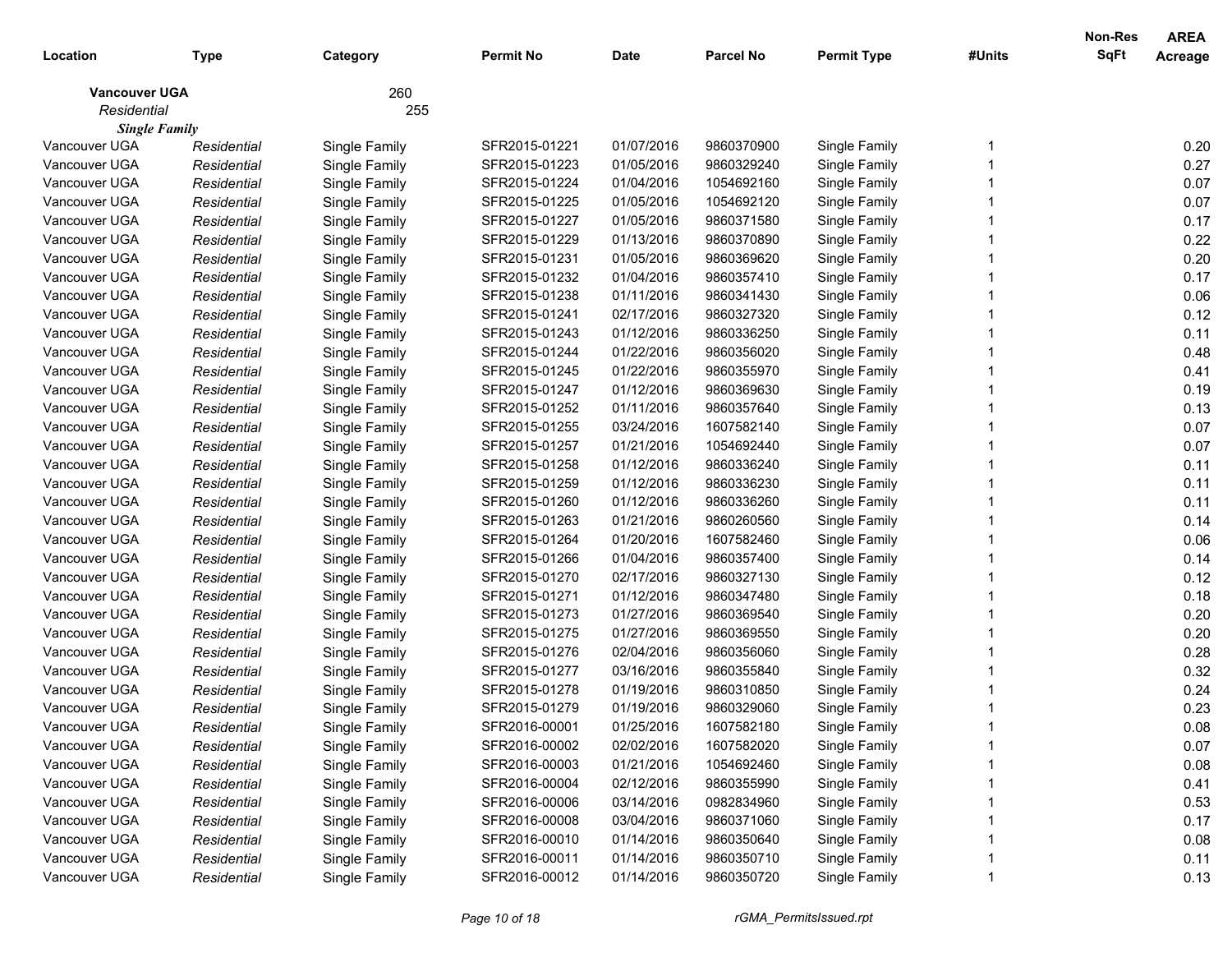|                      |             |               |                  |             |                  |                    |        | Non-Res     | <b>AREA</b> |
|----------------------|-------------|---------------|------------------|-------------|------------------|--------------------|--------|-------------|-------------|
| Location             | Type        | Category      | <b>Permit No</b> | <b>Date</b> | <b>Parcel No</b> | <b>Permit Type</b> | #Units | <b>SqFt</b> | Acreage     |
| <b>Vancouver UGA</b> |             | 260           |                  |             |                  |                    |        |             |             |
| Residential          |             | 255           |                  |             |                  |                    |        |             |             |
| <b>Single Family</b> |             |               |                  |             |                  |                    |        |             |             |
| Vancouver UGA        | Residential | Single Family | SFR2016-00013    | 01/14/2016  | 9860350650       | Single Family      |        |             | 0.08        |
| Vancouver UGA        | Residential | Single Family | SFR2016-00014    | 01/27/2016  | 9860369690       | Single Family      |        |             | 0.19        |
| Vancouver UGA        | Residential | Single Family | SFR2016-00015    | 01/27/2016  | 9860347710       | Single Family      |        |             | 0.17        |
| Vancouver UGA        | Residential | Single Family | SFR2016-00018    | 01/26/2016  | 9860350700       | Single Family      |        |             | 0.10        |
| Vancouver UGA        | Residential | Single Family | SFR2016-00019    | 01/20/2016  | 9860310890       | Single Family      |        |             | 0.23        |
| Vancouver UGA        | Residential | Single Family | SFR2016-00023    | 01/15/2016  | 9860327040       | Single Family      |        |             | 0.12        |
| Vancouver UGA        | Residential | Single Family | SFR2016-00025    | 01/26/2016  | 9860350660       | Single Family      |        |             | 0.08        |
| Vancouver UGA        | Residential | Single Family | SFR2016-00027    | 01/26/2016  | 9860350290       | Single Family      |        |             | 0.09        |
| Vancouver UGA        | Residential | Single Family | SFR2016-00029    | 03/28/2016  | 9860377670       | Single Family      |        |             | 0.07        |
| Vancouver UGA        | Residential | Single Family | SFR2016-00030    | 01/19/2016  | 9860338150       | Single Family      |        |             | 0.16        |
| Vancouver UGA        | Residential | Single Family | SFR2016-00031    | 03/17/2016  | 1854080000       | Single Family      |        |             | 1.50        |
| Vancouver UGA        | Residential | Single Family | SFR2016-00032    | 01/26/2016  | 9860366900       | Single Family      |        |             | 0.15        |
| Vancouver UGA        | Residential | Single Family | SFR2016-00034    | 01/15/2016  | 9860378440       | Single Family      |        |             | 0.15        |
| Vancouver UGA        | Residential | Single Family | SFR2016-00036    | 01/26/2016  | 9860350690       | Single Family      |        |             | 0.10        |
| Vancouver UGA        | Residential | Single Family | SFR2016-00041    | 01/26/2016  | 9860366920       | Single Family      |        |             | 0.11        |
| Vancouver UGA        | Residential | Single Family | SFR2016-00042    | 01/26/2016  | 9860350680       | Single Family      |        |             | 0.09        |
| Vancouver UGA        | Residential | Single Family | SFR2016-00043    | 02/02/2016  | 9860371450       | Single Family      |        |             | 0.24        |
| Vancouver UGA        | Residential | Single Family | SFR2016-00044    | 02/02/2016  | 9860371590       | Single Family      |        |             | 0.18        |
| Vancouver UGA        | Residential | Single Family | SFR2016-00045    | 02/02/2016  | 9860371600       | Single Family      |        |             | 0.18        |
| Vancouver UGA        | Residential | Single Family | SFR2016-00047    | 01/22/2016  | 9860341170       | Single Family      |        |             | 0.06        |
| Vancouver UGA        | Residential | Single Family | SFR2016-00048    | 01/22/2016  | 9860341160       | Single Family      |        |             | 0.06        |
| Vancouver UGA        | Residential | Single Family | SFR2016-00049    | 02/05/2016  | 9860370790       | Single Family      |        |             | 0.24        |
| Vancouver UGA        | Residential | Single Family | SFR2016-00052    | 01/21/2016  | 9860283410       | Single Family      |        |             | 0.15        |
| Vancouver UGA        | Residential | Single Family | SFR2016-00053    | 02/25/2016  | 9860317270       | Single Family      |        |             | 0.13        |
| Vancouver UGA        | Residential | Single Family | SFR2016-00054    | 02/02/2016  | 9860371460       | Single Family      |        |             | 0.20        |
| Vancouver UGA        | Residential | Single Family | SFR2016-00055    | 02/03/2016  | 9860371480       | Single Family      |        |             | 0.15        |
| Vancouver UGA        | Residential | Single Family | SFR2016-00056    | 02/02/2016  | 9860371610       | Single Family      |        |             | 0.16        |
| Vancouver UGA        | Residential | Single Family | SFR2016-00058    | 02/02/2016  | 9860371630       | Single Family      |        |             | 0.16        |
| Vancouver UGA        | Residential | Single Family | SFR2016-00062    | 01/25/2016  | 9860359160       | Single Family      |        |             | 0.17        |
| Vancouver UGA        | Residential | Single Family | SFR2016-00063    | 02/02/2016  | 9860371440       | Single Family      |        |             | 0.16        |
| Vancouver UGA        | Residential | Single Family | SFR2016-00064    | 02/02/2016  | 9860371490       | Single Family      |        |             | 0.15        |
| Vancouver UGA        | Residential | Single Family | SFR2016-00065    | 02/03/2016  | 9860326930       | Single Family      |        |             | 0.14        |
| Vancouver UGA        | Residential | Single Family | SFR2016-00066    | 02/11/2016  | 9860369530       | Single Family      |        |             | 0.17        |
| Vancouver UGA        | Residential | Single Family | SFR2016-00067    | 01/21/2016  | 9860378430       | Single Family      |        |             | 0.17        |
| Vancouver UGA        | Residential | Single Family | SFR2016-00068    | 01/21/2016  | 9860352640       | Single Family      |        |             | 0.25        |
| Vancouver UGA        | Residential | Single Family | SFR2016-00069    | 02/02/2016  | 9860371620       | Single Family      |        |             | 0.15        |
| Vancouver UGA        | Residential | Single Family | SFR2016-00070    | 02/02/2016  | 9860371510       | Single Family      |        |             | 0.16        |
| Vancouver UGA        | Residential | Single Family | SFR2016-00071    | 02/02/2016  | 9860371500       | Single Family      |        |             | 0.15        |
| Vancouver UGA        | Residential | Single Family | SFR2016-00072    | 02/22/2016  | 9860354320       | Single Family      |        |             | 0.27        |
| Vancouver UGA        | Residential | Single Family | SFR2016-00073    | 01/26/2016  | 9860283650       | Single Family      |        |             | 0.15        |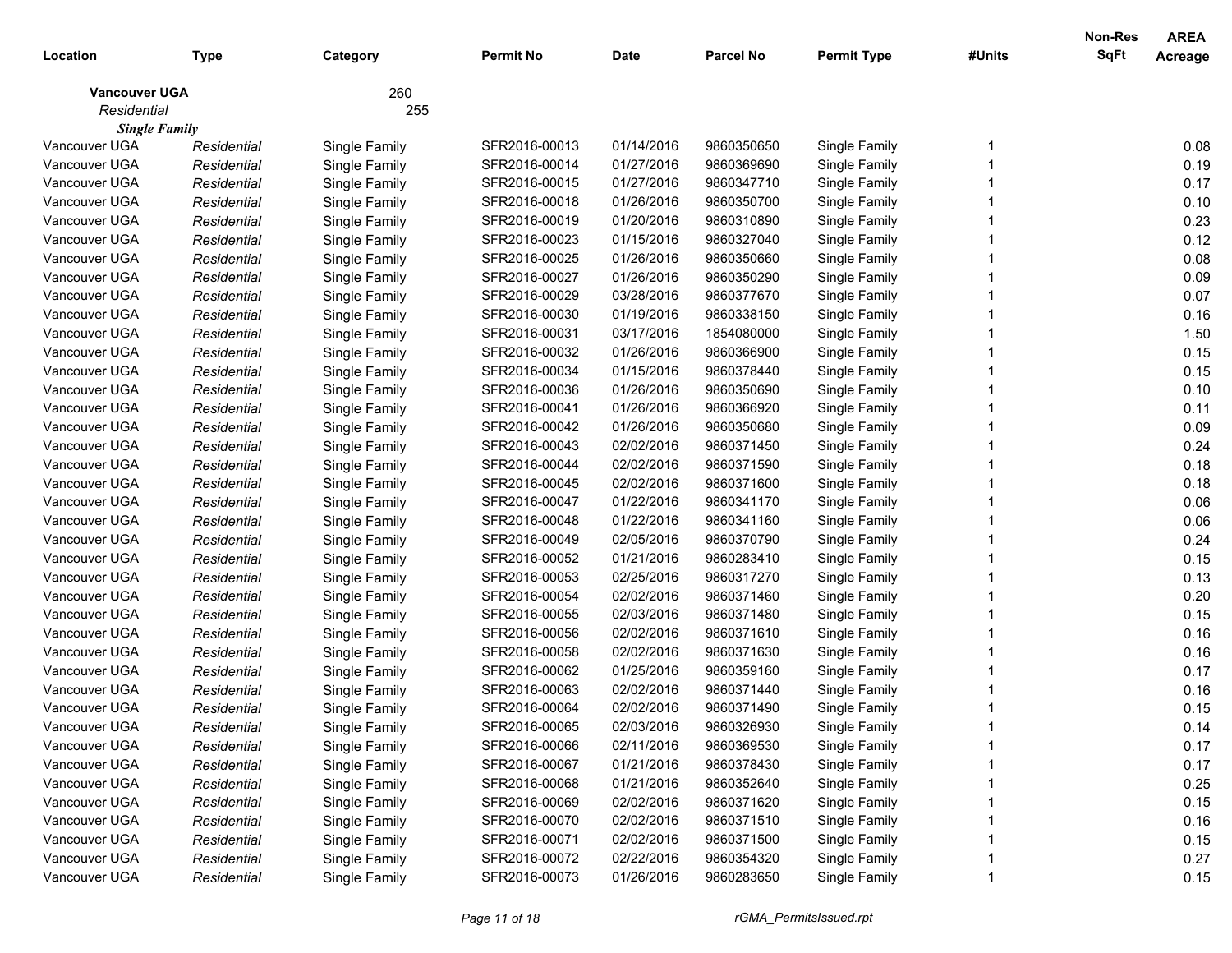|                      |             |               |               |             |                  |                    |        | Non-Res     | <b>AREA</b> |
|----------------------|-------------|---------------|---------------|-------------|------------------|--------------------|--------|-------------|-------------|
| Location             | Type        | Category      | Permit No     | <b>Date</b> | <b>Parcel No</b> | <b>Permit Type</b> | #Units | <b>SqFt</b> | Acreage     |
| <b>Vancouver UGA</b> |             | 260           |               |             |                  |                    |        |             |             |
| Residential          |             | 255           |               |             |                  |                    |        |             |             |
| <b>Single Family</b> |             |               |               |             |                  |                    |        |             |             |
| Vancouver UGA        | Residential | Single Family | SFR2016-00074 | 02/01/2016  | 9860366930       | Single Family      |        |             | 0.11        |
| Vancouver UGA        | Residential | Single Family | SFR2016-00075 | 01/29/2016  | 9860350670       | Single Family      |        |             | 0.10        |
| Vancouver UGA        | Residential | Single Family | SFR2016-00077 | 02/02/2016  | 9860371810       | Single Family      |        |             | 0.01        |
| Vancouver UGA        | Residential | Single Family | SFR2016-00078 | 02/02/2016  | 9860371790       | Single Family      |        |             | 0.15        |
| Vancouver UGA        | Residential | Single Family | SFR2016-00079 | 02/01/2016  | 9860356080       | Single Family      |        |             | 0.27        |
| Vancouver UGA        | Residential | Single Family | SFR2016-00083 | 03/31/2016  | 9860371780       | Single Family      |        |             | 0.15        |
| Vancouver UGA        | Residential | Single Family | SFR2016-00084 | 02/10/2016  | 9860366960       | Single Family      |        |             | 0.11        |
| Vancouver UGA        | Residential | Single Family | SFR2016-00085 | 02/10/2016  | 9860366940       | Single Family      |        |             | 0.11        |
| Vancouver UGA        | Residential | Single Family | SFR2016-00086 | 02/08/2016  | 9860320290       | Single Family      |        |             | 0.21        |
| Vancouver UGA        | Residential | Single Family | SFR2016-00087 | 02/02/2016  | 9860358070       | Single Family      |        |             | 0.13        |
| Vancouver UGA        | Residential | Single Family | SFR2016-00088 | 02/16/2016  | 9860376280       | Single Family      |        |             | 0.14        |
| Vancouver UGA        | Residential | Single Family | SFR2016-00089 | 02/10/2016  | 9860366970       | Single Family      |        |             | 0.12        |
| Vancouver UGA        | Residential | Single Family | SFR2016-00090 | 02/10/2016  | 9860366980       | Single Family      |        |             | 0.11        |
| Vancouver UGA        | Residential | Single Family | SFR2016-00091 | 02/26/2016  | 9860341450       | Single Family      |        |             | 0.06        |
| Vancouver UGA        | Residential | Single Family | SFR2016-00092 | 02/02/2016  | 9860359570       | Single Family      |        |             | 0.17        |
| Vancouver UGA        | Residential | Single Family | SFR2016-00093 | 02/16/2016  | 9860357710       | Single Family      |        |             | 0.16        |
| Vancouver UGA        | Residential | Single Family | SFR2016-00094 | 02/26/2016  | 9860341440       | Single Family      |        |             | 0.06        |
| Vancouver UGA        | Residential | Single Family | SFR2016-00096 | 02/01/2016  | 1856890380       | Single Family      |        |             | 0.17        |
| Vancouver UGA        | Residential | Single Family | SFR2016-00097 | 02/04/2016  | 9860326750       | Single Family      |        |             | 0.12        |
| Vancouver UGA        | Residential | Single Family | SFR2016-00098 | 02/16/2016  | 1607580120       | Single Family      |        |             | 0.06        |
| Vancouver UGA        | Residential | Single Family | SFR2016-00099 | 02/08/2016  | 1607581960       | Single Family      |        |             | 0.08        |
| Vancouver UGA        | Residential | Single Family | SFR2016-00101 | 03/24/2016  | 1607582300       | Single Family      |        |             | 0.07        |
| Vancouver UGA        | Residential | Single Family | SFR2016-00109 | 02/10/2016  | 9860366990       | Single Family      |        |             | 0.11        |
| Vancouver UGA        | Residential | Single Family | SFR2016-00110 | 02/10/2016  | 9860366950       | Single Family      |        |             | 0.12        |
| Vancouver UGA        | Residential | Single Family | SFR2016-00112 | 02/10/2016  | 1607581500       | Single Family      |        |             | 0.05        |
| Vancouver UGA        | Residential | Single Family | SFR2016-00113 | 02/25/2016  | 9860372260       | Single Family      |        |             | 0.11        |
| Vancouver UGA        | Residential | Single Family | SFR2016-00115 | 02/25/2016  | 9860372270       | Single Family      |        |             | 0.10        |
| Vancouver UGA        | Residential | Single Family | SFR2016-00116 | 03/18/2016  | 9860377580       | Single Family      |        |             | 0.07        |
| Vancouver UGA        | Residential | Single Family | SFR2016-00117 | 03/16/2016  | 9860376960       | Single Family      |        |             | 0.14        |
| Vancouver UGA        | Residential | Single Family | SFR2016-00121 | 03/28/2016  | 9860377660       | Single Family      |        |             | 0.07        |
| Vancouver UGA        | Residential | Single Family | SFR2016-00122 | 03/07/2016  | 9860355980       | Single Family      |        |             | 0.41        |
| Vancouver UGA        | Residential | Single Family | SFR2016-00126 | 03/22/2016  | 9860341190       | Single Family      |        |             | 0.06        |
| Vancouver UGA        | Residential | Single Family | SFR2016-00128 | 03/02/2016  | 9860369800       | Single Family      |        |             | 0.21        |
| Vancouver UGA        | Residential | Single Family | SFR2016-00129 | 03/02/2016  | 9860344280       | Single Family      |        |             | 0.17        |
| Vancouver UGA        | Residential | Single Family | SFR2016-00130 | 02/23/2016  | 9860357820       | Single Family      |        |             | 0.20        |
| Vancouver UGA        | Residential | Single Family | SFR2016-00131 | 03/22/2016  | 9860341180       | Single Family      |        |             | 0.06        |
| Vancouver UGA        | Residential | Single Family | SFR2016-00133 | 02/25/2016  | 9860371850       | Single Family      |        |             | 0.12        |
| Vancouver UGA        | Residential | Single Family | SFR2016-00134 | 02/25/2016  | 9860371830       | Single Family      |        |             | 0.12        |
| Vancouver UGA        | Residential | Single Family | SFR2016-00135 | 03/02/2016  | 9860347720       | Single Family      |        |             | 0.17        |
| Vancouver UGA        | Residential | Single Family | SFR2016-00136 | 02/24/2016  | 9860369680       | Single Family      |        |             | 0.21        |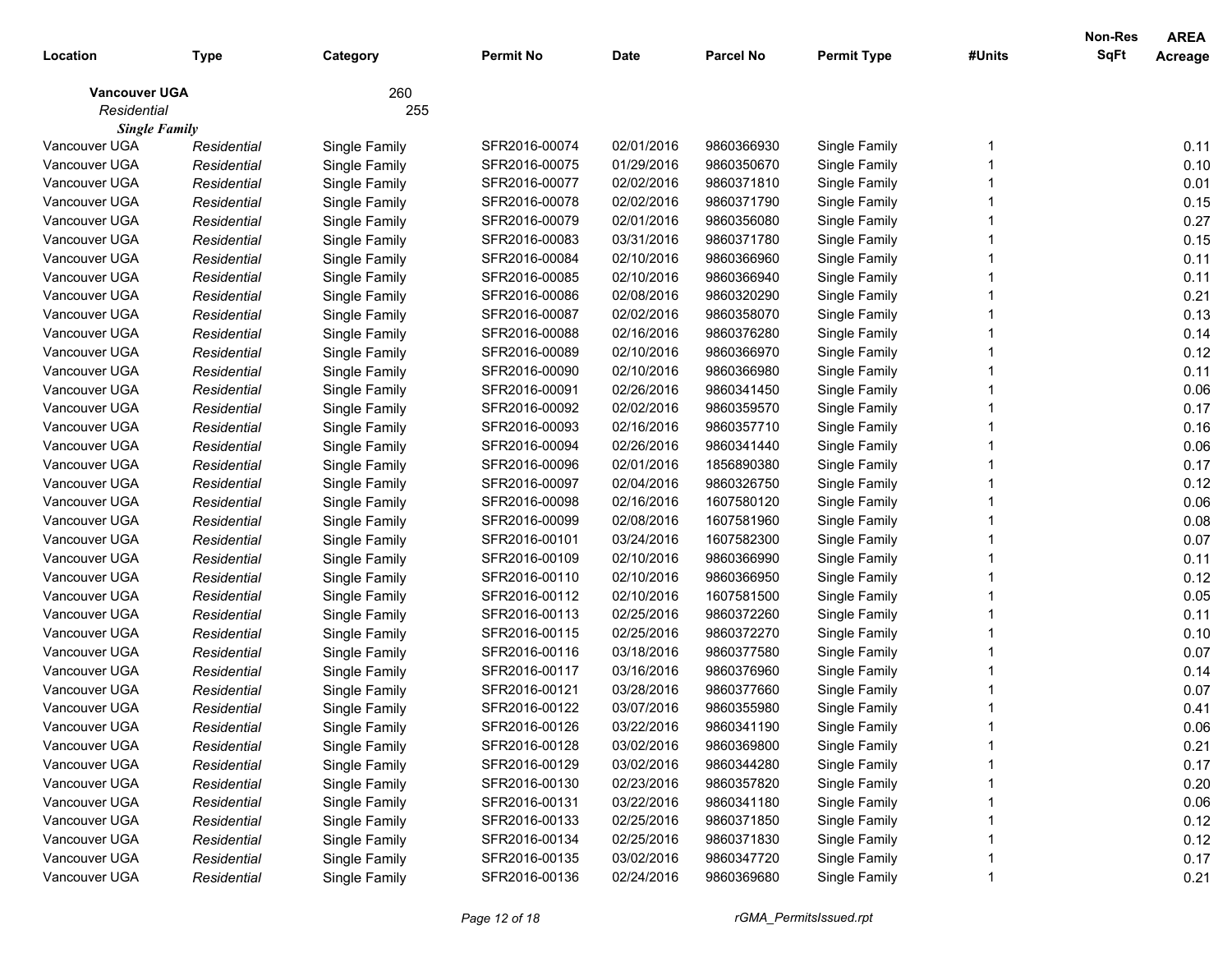|                      |             |               |                  |             |                  |                    |        | Non-Res     | <b>AREA</b> |
|----------------------|-------------|---------------|------------------|-------------|------------------|--------------------|--------|-------------|-------------|
| Location             | Type        | Category      | <b>Permit No</b> | <b>Date</b> | <b>Parcel No</b> | <b>Permit Type</b> | #Units | <b>SqFt</b> | Acreage     |
| <b>Vancouver UGA</b> |             | 260           |                  |             |                  |                    |        |             |             |
| Residential          |             | 255           |                  |             |                  |                    |        |             |             |
| <b>Single Family</b> |             |               |                  |             |                  |                    |        |             |             |
| Vancouver UGA        | Residential | Single Family | SFR2016-00138    | 02/19/2016  | 1607580140       | Single Family      |        |             | 0.06        |
| Vancouver UGA        | Residential | Single Family | SFR2016-00140    | 03/25/2016  | 9860367000       | Single Family      |        |             | 0.11        |
| Vancouver UGA        | Residential | Single Family | SFR2016-00142    | 03/21/2016  | 9860377850       | Single Family      |        |             | 0.07        |
| Vancouver UGA        | Residential | Single Family | SFR2016-00144    | 03/16/2016  | 9860376980       | Single Family      |        |             | 0.14        |
| Vancouver UGA        | Residential | Single Family | SFR2016-00146    | 02/11/2016  | 9860378640       | Single Family      |        |             | 0.15        |
| Vancouver UGA        | Residential | Single Family | SFR2016-00148    | 02/18/2016  | 9860338110       | Single Family      |        |             | 0.21        |
| Vancouver UGA        | Residential | Single Family | SFR2016-00149    | 02/18/2016  | 9860332000       | Single Family      |        |             | 0.15        |
| Vancouver UGA        | Residential | Single Family | SFR2016-00152    | 02/29/2016  | 9860371770       | Single Family      |        |             | 0.16        |
| Vancouver UGA        | Residential | Single Family | SFR2016-00153    | 02/29/2016  | 9860371760       | Single Family      |        |             | 0.16        |
| Vancouver UGA        | Residential | Single Family | SFR2016-00155    | 02/24/2016  | 9860347460       | Single Family      |        |             | 0.18        |
| Vancouver UGA        | Residential | Single Family | SFR2016-00158    | 02/29/2016  | 9860371750       | Single Family      |        |             | 0.16        |
| Vancouver UGA        | Residential | Single Family | SFR2016-00159    | 03/09/2016  | 9860371650       | Single Family      |        |             | 0.15        |
| Vancouver UGA        | Residential | Single Family | SFR2016-00160    | 03/31/2016  | 9860371740       | Single Family      |        |             | 0.16        |
| Vancouver UGA        | Residential | Single Family | SFR2016-00161    | 03/09/2016  | 9860371640       | Single Family      |        |             | 0.15        |
| Vancouver UGA        | Residential | Single Family | SFR2016-00162    | 03/07/2016  | 9860357970       | Single Family      |        |             | 0.20        |
| Vancouver UGA        | Residential | Single Family | SFR2016-00163    | 03/03/2016  | 9860331830       | Single Family      |        |             | 0.09        |
| Vancouver UGA        | Residential | Single Family | SFR2016-00164    | 02/29/2016  | 9860371730       | Single Family      |        |             | 0.15        |
| Vancouver UGA        | Residential | Single Family | SFR2016-00165    | 03/09/2016  | 9860371670       | Single Family      |        |             | 0.15        |
| Vancouver UGA        | Residential | Single Family | SFR2016-00166    | 03/31/2016  | 9860371720       | Single Family      |        |             | 0.16        |
| Vancouver UGA        | Residential | Single Family | SFR2016-00167    | 03/09/2016  | 9860371660       | Single Family      |        |             | 0.15        |
| Vancouver UGA        | Residential | Single Family | SFR2016-00170    | 03/31/2016  | 9860371690       | Single Family      |        |             | 0.15        |
| Vancouver UGA        | Residential | Single Family | SFR2016-00171    | 03/31/2016  | 9860371680       | Single Family      |        |             | 0.15        |
| Vancouver UGA        | Residential | Single Family | SFR2016-00172    | 03/09/2016  | 9860371710       | Single Family      |        |             | 0.15        |
| Vancouver UGA        | Residential | Single Family | SFR2016-00173    | 03/10/2016  | 9860358380       | Single Family      |        |             | 0.17        |
| Vancouver UGA        | Residential | Single Family | SFR2016-00174    | 03/03/2016  | 9860381340       | Single Family      |        |             | 0.11        |
| Vancouver UGA        | Residential | Single Family | SFR2016-00176    | 03/03/2016  | 9860381360       | Single Family      |        |             | 0.08        |
| Vancouver UGA        | Residential | Single Family | SFR2016-00177    | 03/03/2016  | 9860381350       | Single Family      |        |             | 0.11        |
| Vancouver UGA        | Residential | Single Family | SFR2016-00179    | 02/25/2016  | 1897590260       | Single Family      |        |             | 0.12        |
| Vancouver UGA        | Residential | Single Family | SFR2016-00182    | 03/08/2016  | 1607581800       | Single Family      |        |             | 0.05        |
| Vancouver UGA        | Residential | Single Family | SFR2016-00183    | 03/14/2016  | 9860378220       | Single Family      |        |             | 0.17        |
| Vancouver UGA        | Residential | Single Family | SFR2016-00184    | 03/08/2016  | 1607581480       | Single Family      |        |             | 0.05        |
| Vancouver UGA        | Residential | Single Family | SFR2016-00185    | 03/08/2016  | 9860329010       | Single Family      |        |             | 0.23        |
| Vancouver UGA        | Residential | Single Family | SFR2016-00186    | 02/22/2016  | 9860378470       | Single Family      |        |             | 0.15        |
| Vancouver UGA        | Residential | Single Family | SFR2016-00187    | 02/22/2016  | 9860378480       | Single Family      |        |             | 0.15        |
| Vancouver UGA        | Residential | Single Family | SFR2016-00188    | 03/03/2016  | 9860371860       | Single Family      |        |             | 0.12        |
| Vancouver UGA        | Residential | Single Family | SFR2016-00189    | 03/31/2016  | 9860371700       | Single Family      |        |             | 0.15        |
| Vancouver UGA        | Residential | Single Family | SFR2016-00190    | 03/03/2016  | 9860371840       | Single Family      |        |             | 0.12        |
| Vancouver UGA        | Residential | Single Family | SFR2016-00191    | 03/07/2016  | 9860347690       | Single Family      |        |             | 0.23        |
| Vancouver UGA        | Residential | Single Family | SFR2016-00192    | 02/25/2016  | 9860373540       | Single Family      |        |             | 0.25        |
| Vancouver UGA        | Residential | Single Family | SFR2016-00194    | 02/23/2016  | 9860378660       | Single Family      |        |             | 0.15        |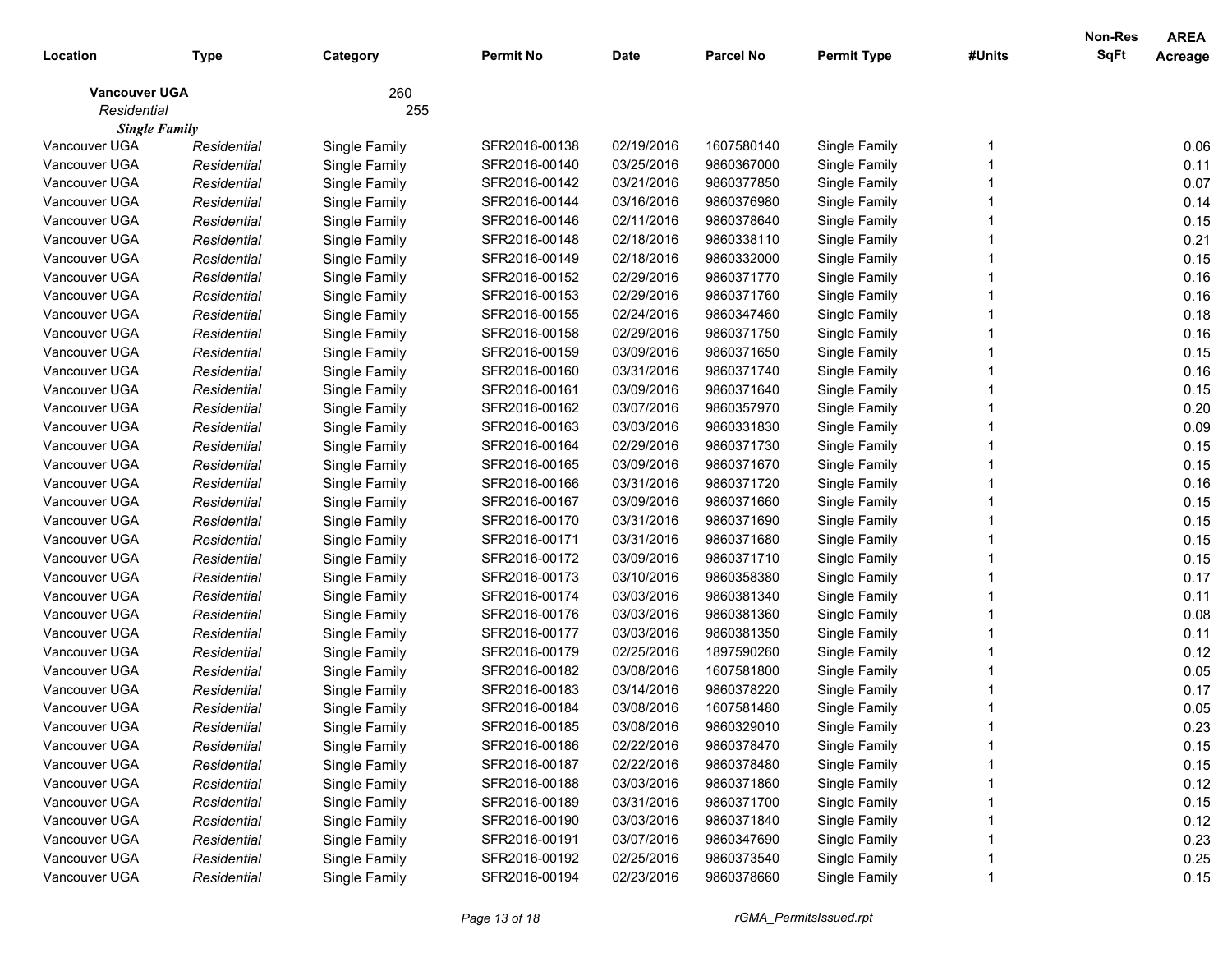|                      |             |               |                  |             |                  |                    |        | <b>Non-Res</b> | <b>AREA</b> |
|----------------------|-------------|---------------|------------------|-------------|------------------|--------------------|--------|----------------|-------------|
| Location             | Type        | Category      | <b>Permit No</b> | <b>Date</b> | <b>Parcel No</b> | <b>Permit Type</b> | #Units | <b>SqFt</b>    | Acreage     |
| <b>Vancouver UGA</b> |             | 260           |                  |             |                  |                    |        |                |             |
| Residential          |             | 255           |                  |             |                  |                    |        |                |             |
| <b>Single Family</b> |             |               |                  |             |                  |                    |        |                |             |
| Vancouver UGA        | Residential | Single Family | SFR2016-00195    | 03/08/2016  | 9860381380       | Single Family      |        |                | 0.09        |
| Vancouver UGA        | Residential | Single Family | SFR2016-00196    | 03/08/2016  | 9860381370       | Single Family      |        |                | 0.09        |
| Vancouver UGA        | Residential | Single Family | SFR2016-00197    | 02/25/2016  | 9860354350       | Single Family      |        |                | 0.23        |
| Vancouver UGA        | Residential | Single Family | SFR2016-00198    | 02/24/2016  | 9860378650       | Single Family      |        |                | 0.15        |
| Vancouver UGA        | Residential | Single Family | SFR2016-00200    | 03/08/2016  | 9860371870       | Single Family      |        |                | 0.10        |
| Vancouver UGA        | Residential | Single Family | SFR2016-00201    | 03/08/2016  | 9860381390       | Single Family      |        |                | 0.09        |
| Vancouver UGA        | Residential | Single Family | SFR2016-00202    | 03/10/2016  | 9860357690       | Single Family      |        |                | 0.16        |
| Vancouver UGA        | Residential | Single Family | SFR2016-00204    | 03/01/2016  | 1042990230       | Single Family      |        |                | 0.12        |
| Vancouver UGA        | Residential | Single Family | SFR2016-00205    | 02/25/2016  | 9860359150       | Single Family      |        |                | 0.17        |
| Vancouver UGA        | Residential | Single Family | SFR2016-00206    | 02/25/2016  | 9860359320       | Single Family      |        |                | 0.18        |
| Vancouver UGA        | Residential | Single Family | SFR2016-00207    | 03/08/2016  | 9860371880       | Single Family      |        |                | 0.09        |
| Vancouver UGA        | Residential | Single Family | SFR2016-00208    | 03/08/2016  | 9860381330       | Single Family      |        |                | 0.08        |
| Vancouver UGA        | Residential | Single Family | SFR2016-00210    | 03/08/2016  | 9860381320       | Single Family      |        |                | 0.09        |
| Vancouver UGA        | Residential | Single Family | SFR2016-00211    | 03/08/2016  | 9860381310       | Single Family      |        |                | 0.09        |
| Vancouver UGA        | Residential | Single Family | SFR2016-00212    | 03/22/2016  | 9860369560       | Single Family      |        |                | 0.18        |
| Vancouver UGA        | Residential | Single Family | SFR2016-00213    | 03/08/2016  | 9860349380       | Single Family      |        |                | 0.20        |
| Vancouver UGA        | Residential | Single Family | SFR2016-00214    | 03/16/2016  | 9860357720       | Single Family      |        |                | 0.17        |
| Vancouver UGA        | Residential | Single Family | SFR2016-00215    | 03/22/2016  | 1607582280       | Single Family      |        |                | 0.06        |
| Vancouver UGA        | Residential | Single Family | SFR2016-00216    | 03/08/2016  | 9860381500       | Single Family      |        |                | 0.11        |
| Vancouver UGA        | Residential | Single Family | SFR2016-00217    | 03/08/2016  | 9860371890       | Single Family      |        |                | 0.16        |
| Vancouver UGA        | Residential | Single Family | SFR2016-00219    | 03/08/2016  | 9860349470       | Single Family      |        |                | 0.14        |
| Vancouver UGA        | Residential | Single Family | SFR2016-00220    | 03/08/2016  | 9860371900       | Single Family      |        |                | 0.12        |
| Vancouver UGA        | Residential | Single Family | SFR2016-00221    | 03/18/2016  | 9860371910       | Single Family      |        |                | 0.12        |
| Vancouver UGA        | Residential | Single Family | SFR2016-00223    | 03/10/2016  | 9860371990       | Single Family      |        |                | 0.10        |
| Vancouver UGA        | Residential | Single Family | SFR2016-00224    | 03/10/2016  | 9860372000       | Single Family      |        |                | 0.10        |
| Vancouver UGA        | Residential | Single Family | SFR2016-00225    | 03/25/2016  | 9860381400       | Single Family      |        |                | 0.08        |
| Vancouver UGA        | Residential | Single Family | SFR2016-00227    | 03/18/2016  | 9860371920       | Single Family      |        |                | 0.13        |
| Vancouver UGA        | Residential | Single Family | SFR2016-00231    | 03/25/2016  | 9860381480       | Single Family      |        |                | 0.09        |
| Vancouver UGA        | Residential | Single Family | SFR2016-00232    | 03/09/2016  | 1882871140       | Single Family      |        |                | 0.13        |
| Vancouver UGA        | Residential | Single Family | SFR2016-00233    | 03/15/2016  | 9860340380       | Single Family      |        |                | 0.12        |
| Vancouver UGA        | Residential | Single Family | SFR2016-00234    | 03/24/2016  | 1607581940       | Single Family      |        |                | 0.09        |
| Vancouver UGA        | Residential | Single Family | SFR2016-00236    | 03/18/2016  | 9860369650       | Single Family      |        |                | 0.19        |
| Vancouver UGA        | Residential | Single Family | SFR2016-00242    | 03/25/2016  | 9860381470       | Single Family      |        |                | 0.08        |
| Vancouver UGA        | Residential | Single Family | SFR2016-00243    | 03/25/2016  | 9860381460       | Single Family      |        |                | 0.08        |
| Vancouver UGA        | Residential | Single Family | SFR2016-00245    | 03/18/2016  | 9860377570       | Single Family      |        |                | 0.07        |
| Vancouver UGA        | Residential | Single Family | SFR2016-00249    | 03/09/2016  | 9860356000       | Single Family      |        |                | 0.40        |
| Vancouver UGA        | Residential | Single Family | SFR2016-00251    | 03/22/2016  | 9860369810       | Single Family      |        |                | 0.19        |
| Vancouver UGA        | Residential | Single Family | SFR2016-00253    | 03/25/2016  | 9860367010       | Single Family      |        |                | 0.12        |
| Vancouver UGA        | Residential | Single Family | SFR2016-00255    | 03/31/2016  | 9860381620       | Single Family      |        |                | 0.14        |
| Vancouver UGA        | Residential | Single Family | SFR2016-00256    | 03/10/2016  | 1181410280       | Single Family      |        |                | 0.07        |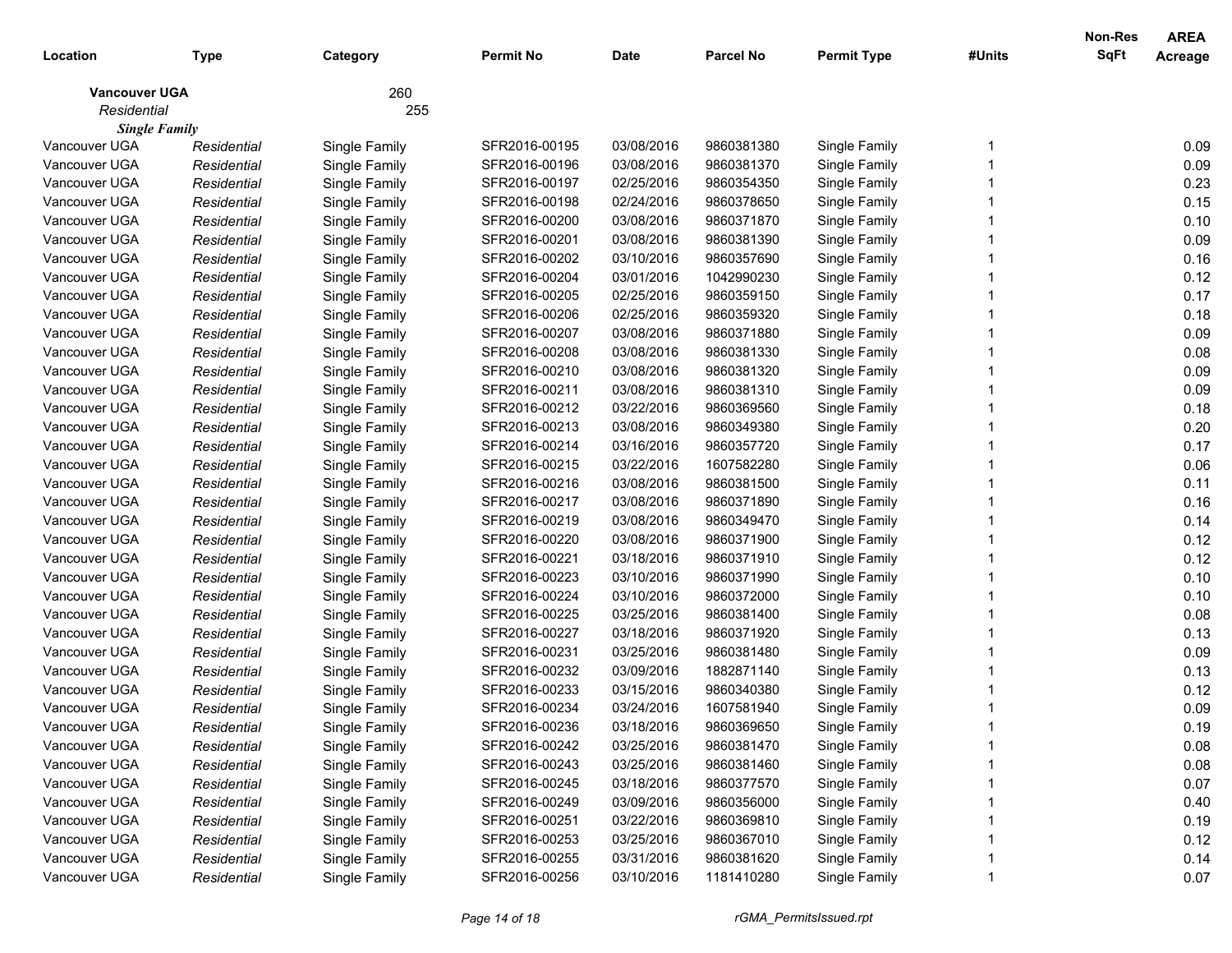| Location                            | <b>Type</b> | Category      | <b>Permit No</b> | <b>Date</b> | <b>Parcel No</b> | <b>Permit Type</b>      | #Units | <b>Non-Res</b><br><b>SqFt</b> | <b>AREA</b><br>Acreage |
|-------------------------------------|-------------|---------------|------------------|-------------|------------------|-------------------------|--------|-------------------------------|------------------------|
| <b>Vancouver UGA</b><br>Residential |             | 260<br>255    |                  |             |                  |                         |        |                               |                        |
| <b>Single Family</b>                |             |               |                  |             |                  |                         |        |                               |                        |
| Vancouver UGA                       | Residential | Single Family | SFR2016-00257    | 03/14/2016  | 9860371160       | Single Family           |        |                               | 0.17                   |
| Vancouver UGA                       | Residential | Single Family | SFR2016-00258    | 03/11/2016  | 9860349340       | Single Family           |        |                               | 0.15                   |
| Vancouver UGA                       | Residential | Single Family | SFR2016-00260    | 03/09/2016  | 9860378450       | Single Family           |        |                               | 0.15                   |
| Vancouver UGA                       | Residential | Single Family | SFR2016-00261    | 03/25/2016  | 9860381440       | Single Family           |        |                               | 0.09                   |
| Vancouver UGA                       | Residential | Single Family | SFR2016-00263    | 03/10/2016  | 9860378460       | Single Family           |        |                               | 0.15                   |
| Vancouver UGA                       | Residential | Single Family | SFR2016-00264    | 03/21/2016  | 9860377350       | Single Family           |        |                               | 0.17                   |
| Vancouver UGA                       | Residential | Single Family | SFR2016-00266    | 03/14/2016  | 1539930000       | Single Family           |        |                               | 0.12                   |
| Vancouver UGA                       | Residential | Single Family | SFR2016-00267    | 03/25/2016  | 9860332570       | Single Family           |        |                               | 0.14                   |
| Vancouver UGA                       | Residential | Single Family | SFR2016-00268    | 03/30/2016  | 9860358260       | Single Family           |        |                               | 0.17                   |
| Vancouver UGA                       | Residential | Single Family | SFR2016-00272    | 03/31/2016  | 9860326420       | Single Family           |        |                               | 0.15                   |
| Vancouver UGA                       | Residential | Single Family | SFR2016-00273    | 03/22/2016  | 9860347220       | Single Family           |        |                               | 0.22                   |
| Vancouver UGA                       | Residential | Single Family | SFR2016-00279    | 03/17/2016  | 9860349250       | Single Family           |        |                               | 0.12                   |
| Vancouver UGA                       | Residential | Single Family | SFR2016-00280    | 03/15/2016  | 9860349270       | Single Family           |        |                               | 0.12                   |
| Vancouver UGA                       | Residential | Single Family | SFR2016-00290    | 03/30/2016  | 9860357790       | Single Family           |        |                               | 0.17                   |
| Vancouver UGA                       | Residential | Single Family | SFR2016-00293    | 03/23/2016  | 9860357500       | Single Family           |        |                               | 0.10                   |
| Vancouver UGA                       | Residential | Single Family | SFR2016-00311    | 03/22/2016  | 9860340410       | Single Family           |        |                               | 0.12                   |
| Vancouver UGA                       | Residential | Single Family | SFR2016-00312    | 03/21/2016  | 9860378360       | Single Family           |        |                               | 0.18                   |
| Vancouver UGA                       | Residential | Single Family | SFR2016-00313    | 03/31/2016  | 1882871240       | Single Family           |        |                               | 0.13                   |
| Vancouver UGA                       | Residential | Single Family | SFR2016-00316    | 03/31/2016  | 9860329030       | Single Family           |        |                               | 0.23                   |
| Vancouver UGA                       | Residential | Single Family | SFR2016-00325    | 03/31/2016  | 1889440340       | Single Family           |        |                               | 0.14                   |
| Vancouver UGA                       | Residential | Single Family | SFR2016-00330    | 03/25/2016  | 9860358760       | Single Family           |        |                               | 0.14                   |
| Vancouver UGA                       | Residential | Single Family | SFR2016-00331    | 03/28/2016  | 9860378610       | Single Family           |        |                               | 0.19                   |
| Vancouver UGA                       | Residential | Single Family | SFR2016-00333    | 03/30/2016  | 9860359330       | Single Family           |        |                               | 0.18                   |
| Vancouver UGA                       | Residential | Single Family | SFR2016-00343    | 03/29/2016  | 9860381610       | Single Family           |        |                               | 0.15                   |
|                                     |             |               |                  |             |                  |                         | 247    | Total Single Family           |                        |
|                                     |             |               |                  |             |                  | Vancouver UGA Sub Total | 255    | 28.188                        |                        |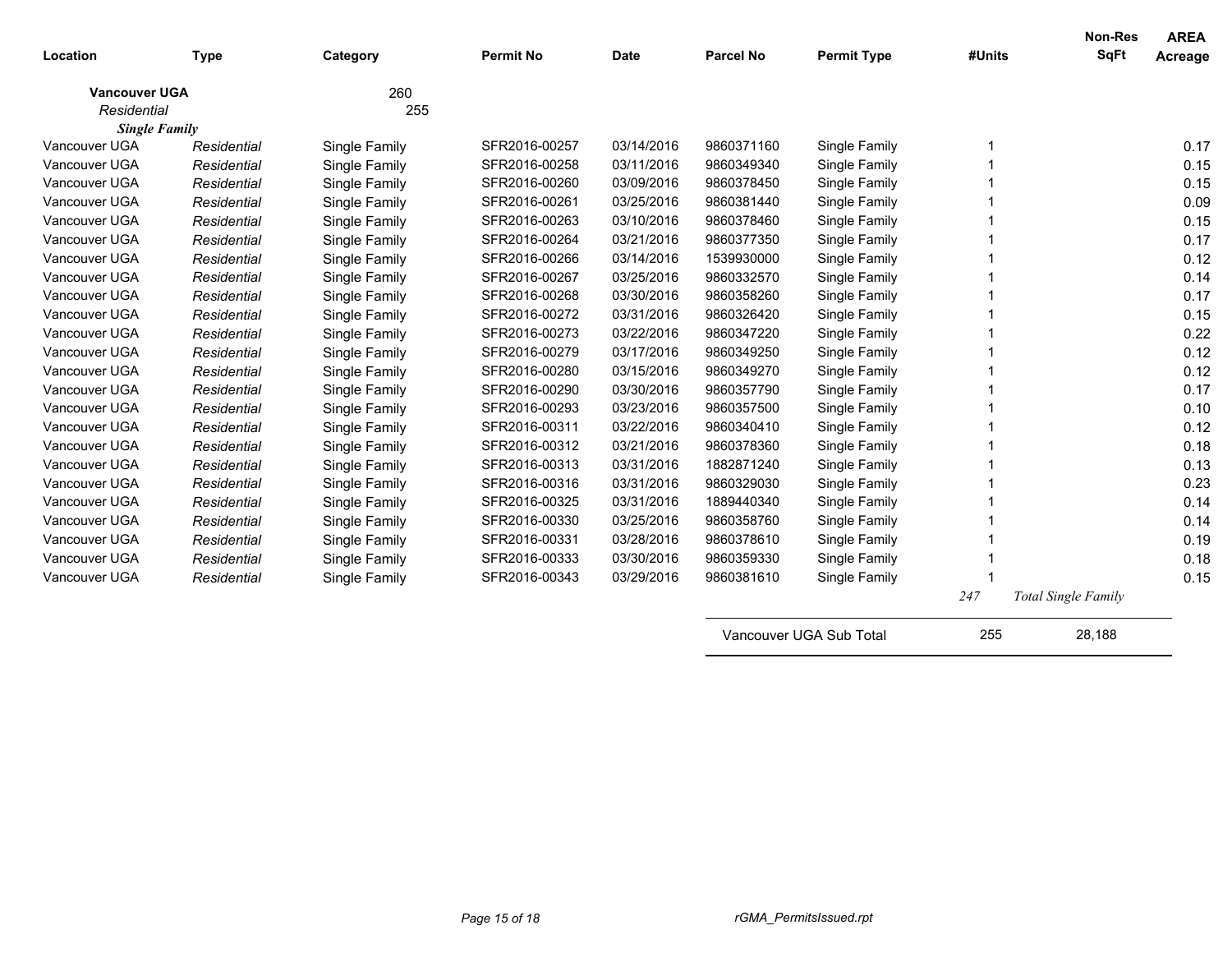| Location    | <b>Type</b>          | Category      | <b>Permit No</b> | <b>Date</b> | <b>Parcel No</b> | <b>Permit Type</b> | #Units | Non-Res<br>SqFt            | <b>AREA</b><br>Acreage |
|-------------|----------------------|---------------|------------------|-------------|------------------|--------------------|--------|----------------------------|------------------------|
| Washougal   |                      | 21            |                  |             |                  |                    |        |                            |                        |
| Residential |                      | 21            |                  |             |                  |                    |        |                            |                        |
|             | <b>Single Family</b> |               |                  |             |                  |                    |        |                            |                        |
| Washougal   | Residential          | Single Family | 15060019         | 01/19/2016  | 9860305510       | Single Family      |        |                            | 0.26                   |
| Washougal   | Residential          | Single Family | 15090036         | 02/22/2016  | 1305610260       | Single Family      |        |                            | 0.11                   |
| Washougal   | Residential          | Single Family | 15090089         | 02/05/2016  | 1328210000       | Single Family      |        |                            | 0.87                   |
| Washougal   | Residential          | Single Family | 15120004         | 01/06/2016  | 1283581680       | Single Family      |        |                            | 0.11                   |
| Washougal   | Residential          | Single Family | 15120016         | 01/08/2016  | 1301151100       | Single Family      |        |                            | 0.19                   |
| Washougal   | Residential          | Single Family | 15120036         | 01/06/2016  | 1283581740       | Single Family      |        |                            | 0.15                   |
| Washougal   | Residential          | Single Family | 16010005         | 01/28/2016  | 9860305450       | Single Family      |        |                            | 0.29                   |
| Washougal   | Residential          | Single Family | 16010007         | 01/28/2016  | 1323490840       | Single Family      |        |                            | 0.20                   |
| Washougal   | Residential          | Single Family | 16010023         | 02/09/2016  | 9860305400       | Single Family      |        |                            | 0.17                   |
| Washougal   | Residential          | Single Family | 16010043         | 01/26/2016  | 1229960140       | Single Family      |        |                            | 0.19                   |
| Washougal   | Residential          | Single Family | 16010046         | 01/28/2016  | 1323490860       | Single Family      |        |                            | 0.19                   |
| Washougal   | Residential          | Single Family | 16010052         | 02/26/2016  | 1300560380       | Single Family      |        |                            | 0.18                   |
| Washougal   | Residential          | Single Family | 16010054         | 02/16/2016  | 1300560380       | Single Family      |        |                            | 0.18                   |
| Washougal   | Residential          | Single Family | 16010056         | 02/12/2016  | 9860305710       | Single Family      |        |                            | 0.29                   |
| Washougal   | Residential          | Single Family | 16020001         | 02/22/2016  | 1311870560       | Single Family      |        |                            | 0.20                   |
| Washougal   | Residential          | Single Family | 16020003         | 03/02/2016  | 1341650310       | Single Family      |        |                            | 0.14                   |
| Washougal   | Residential          | Single Family | 16020012         | 03/02/2016  | 1341650020       | Single Family      |        |                            | 0.15                   |
| Washougal   | Residential          | Single Family | 16020025         | 03/17/2016  | 1305610280       | Single Family      |        |                            | 0.11                   |
| Washougal   | Residential          | Single Family | 16020069         | 03/15/2016  | 1325760280       | Single Family      |        |                            | 0.20                   |
| Washougal   | Residential          | Single Family | 16030013         | 03/15/2016  | 1230070780       | Single Family      |        |                            | 0.25                   |
| Washougal   | Residential          | Single Family | 16030025         | 03/23/2016  | 1305620320       | Single Family      |        |                            | 0.17                   |
|             |                      |               |                  |             |                  |                    | 21     | <b>Total Single Family</b> |                        |

| Washougal Sub Total |  |
|---------------------|--|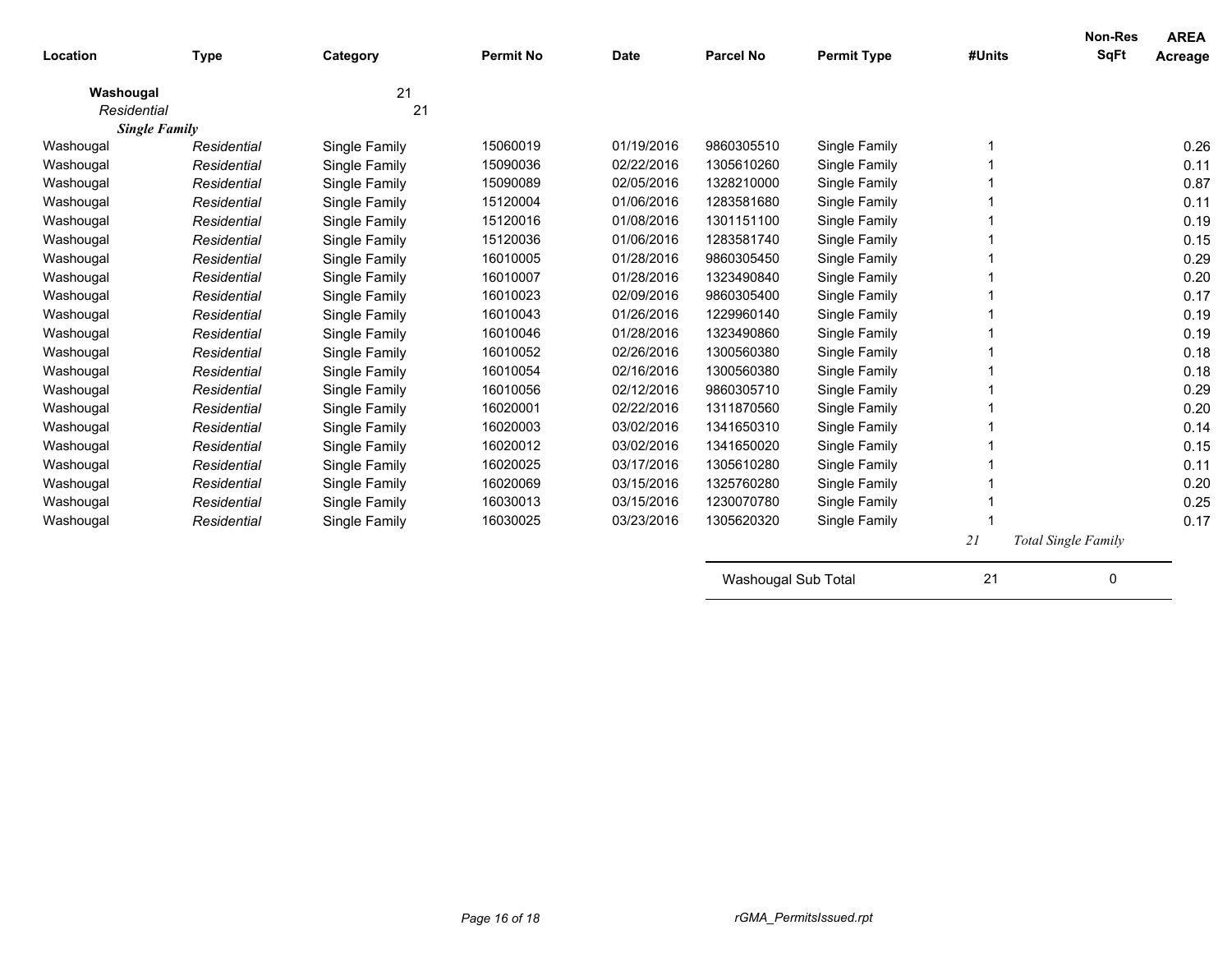| Location                    | Type            | Category                | <b>Permit No</b> | <b>Date</b> | <b>Parcel No</b> | <b>Permit Type</b>      | #Units | <b>Non-Res</b><br><b>SqFt</b> | <b>AREA</b><br>Acreage |
|-----------------------------|-----------------|-------------------------|------------------|-------------|------------------|-------------------------|--------|-------------------------------|------------------------|
| <b>Clark County (Rural)</b> |                 | 65                      |                  |             |                  |                         |        |                               |                        |
| Non-Residential             |                 | 3                       |                  |             |                  |                         |        |                               |                        |
| Clark County (Rural)        | Non-Residential | Industrial              | COM2015-00310    | 03/17/2016  | 1754890000       | Industrial              |        | 9,450                         | 20.35                  |
| Clark County (Rural)        | Non-Residential | <b>Other Commercial</b> | COM2016-00002    | 03/07/2016  | 1855640000       | <b>Other Commercial</b> |        | 16,150                        | 4.67                   |
| Clark County (Rural)        | Non-Residential | <b>Other Commercial</b> | COM2016-00003    | 03/07/2016  | 1855640000       | <b>Other Commercial</b> |        | 11,500                        | 4.67                   |
|                             |                 |                         |                  |             |                  |                         |        | 37100.00                      |                        |
| Residential                 |                 | 62                      |                  |             |                  |                         |        |                               |                        |
| <b>Single Family</b>        |                 |                         |                  |             |                  |                         |        |                               |                        |
| Clark County (Rural)        | Residential     | Single Family           | SFR2015-00125    | 01/21/2016  | 1682670000       | Single Family           | -1     |                               | 8.08                   |
| Clark County (Rural)        | Residential     | Single Family           | SFR2015-00777    | 01/28/2016  | 1704010000       | Single Family           |        |                               | 5.00                   |
| Clark County (Rural)        | Residential     | Single Family           | SFR2015-00806    | 03/08/2016  | 2370550000       | Single Family           |        |                               | 5.00                   |
| Clark County (Rural)        | Residential     | Single Family           | SFR2015-00908    | 01/26/2016  | 9860335850       | Single Family           |        |                               | 5.00                   |
| Clark County (Rural)        | Residential     | Single Family           | SFR2015-00910    | 01/05/2016  | 2117060000       | Single Family           |        |                               | 5.00                   |
| Clark County (Rural)        | Residential     | Single Family           | SFR2015-00936    | 02/02/2016  | 2547840100       | Single Family           |        |                               | 2.30                   |
| Clark County (Rural)        | Residential     | Single Family           | SFR2015-00964    | 02/09/2016  | 2666130000       | Single Family           |        |                               | 5.00                   |
| Clark County (Rural)        | Residential     | Single Family           | SFR2015-00993    | 01/07/2016  | 1788780000       | Single Family           |        |                               | 8.99                   |
| Clark County (Rural)        | Residential     | Single Family           | SFR2015-01008    | 01/14/2016  | 2634810000       | Single Family           |        |                               | 17.30                  |
| Clark County (Rural)        | Residential     | Single Family           | SFR2015-01009    | 03/04/2016  | 1215650080       | Single Family           |        |                               | 0.60                   |
| Clark County (Rural)        | Residential     | Single Family           | SFR2015-01010    | 03/07/2016  | 2625880000       | Single Family           |        |                               | 30.00                  |
| Clark County (Rural)        | Residential     | Single Family           | SFR2015-01017    | 01/27/2016  | 2705910000       | Single Family           |        |                               | 5.75                   |
| Clark County (Rural)        | Residential     | Single Family           | SFR2015-01067    | 03/14/2016  | 1990940000       | Single Family           |        |                               | 4.27                   |
| Clark County (Rural)        | Residential     | Single Family           | SFR2015-01070    | 03/21/2016  | 2643760000       | Single Family           |        |                               | 1.00                   |
| Clark County (Rural)        | Residential     | Single Family           | SFR2015-01101    | 03/04/2016  | 2044940050       | Single Family           |        |                               | 2.32                   |
| Clark County (Rural)        | Residential     | Single Family           | SFR2015-01113    | 01/07/2016  | 2052790000       | Single Family           |        |                               | 5.13                   |
| Clark County (Rural)        | Residential     | Single Family           | SFR2015-01114    | 01/25/2016  | 0975400050       | Single Family           |        |                               | 3.44                   |
| Clark County (Rural)        | Residential     | Single Family           | SFR2015-01122    | 01/22/2016  | 2786390000       | Single Family           |        |                               | 5.00                   |
| Clark County (Rural)        | Residential     | Single Family           | SFR2015-01129    | 02/01/2016  | 1960030000       | Single Family           |        |                               | 10.27                  |
| Clark County (Rural)        | Residential     | Single Family           | SFR2015-01141    | 03/15/2016  | 1957120000       | Single Family           |        |                               | 20.01                  |
| Clark County (Rural)        | Residential     | Single Family           | SFR2015-01156    | 01/27/2016  | 1955200240       | Single Family           |        |                               | 1.00                   |
| Clark County (Rural)        | Residential     | Single Family           | SFR2015-01157    | 02/19/2016  | 9860373380       | Single Family           |        |                               | 11.77                  |
| Clark County (Rural)        | Residential     | Single Family           | SFR2015-01160    | 01/14/2016  | 1945790000       | Single Family           |        |                               | 3.13                   |
| Clark County (Rural)        | Residential     | Single Family           | SFR2015-01168    | 01/27/2016  | 2273710000       | Single Family           |        |                               | 6.31                   |
| Clark County (Rural)        | Residential     | Single Family           | SFR2015-01183    | 01/13/2016  | 9860341740       | Single Family           |        |                               | 1.04                   |
| Clark County (Rural)        | Residential     | Single Family           | SFR2015-01187    | 01/29/2016  | 2334970050       | Single Family           |        |                               | 3.43                   |
| Clark County (Rural)        | Residential     | Single Family           | SFR2015-01190    | 02/18/2016  | 2633500000       | Single Family           |        |                               | 5.01                   |
| Clark County (Rural)        | Residential     | Single Family           | SFR2015-01202    | 03/01/2016  | 2632580000       | Single Family           |        |                               | 5.00                   |
| Clark County (Rural)        | Residential     | Single Family           | SFR2015-01204    | 01/27/2016  | 1419720150       | Single Family           |        |                               | 9.51                   |
| Clark County (Rural)        | Residential     | Single Family           | SFR2015-01212    | 03/04/2016  | 2370560000       | Single Family           |        |                               | 5.00                   |
| Clark County (Rural)        | Residential     | Single Family           | SFR2015-01222    | 02/16/2016  | 9860332700       | Single Family           |        |                               | 2.00                   |
| Clark County (Rural)        | Residential     | Single Family           | SFR2015-01233    | 01/14/2016  | 2658970000       | Single Family           |        |                               | 15.79                  |
| Clark County (Rural)        | Residential     | Single Family           | SFR2015-01237    | 02/11/2016  | 2075500000       | Single Family           |        |                               | 4.25                   |
| Clark County (Rural)        | Residential     | Single Family           | SFR2015-01254    | 02/11/2016  | 1193000100       | Single Family           |        |                               | 3.69                   |
| Clark County (Rural)        | Residential     | Single Family           | SFR2015-01256    | 03/23/2016  | 1372940000       | Single Family           |        |                               | 21.75                  |